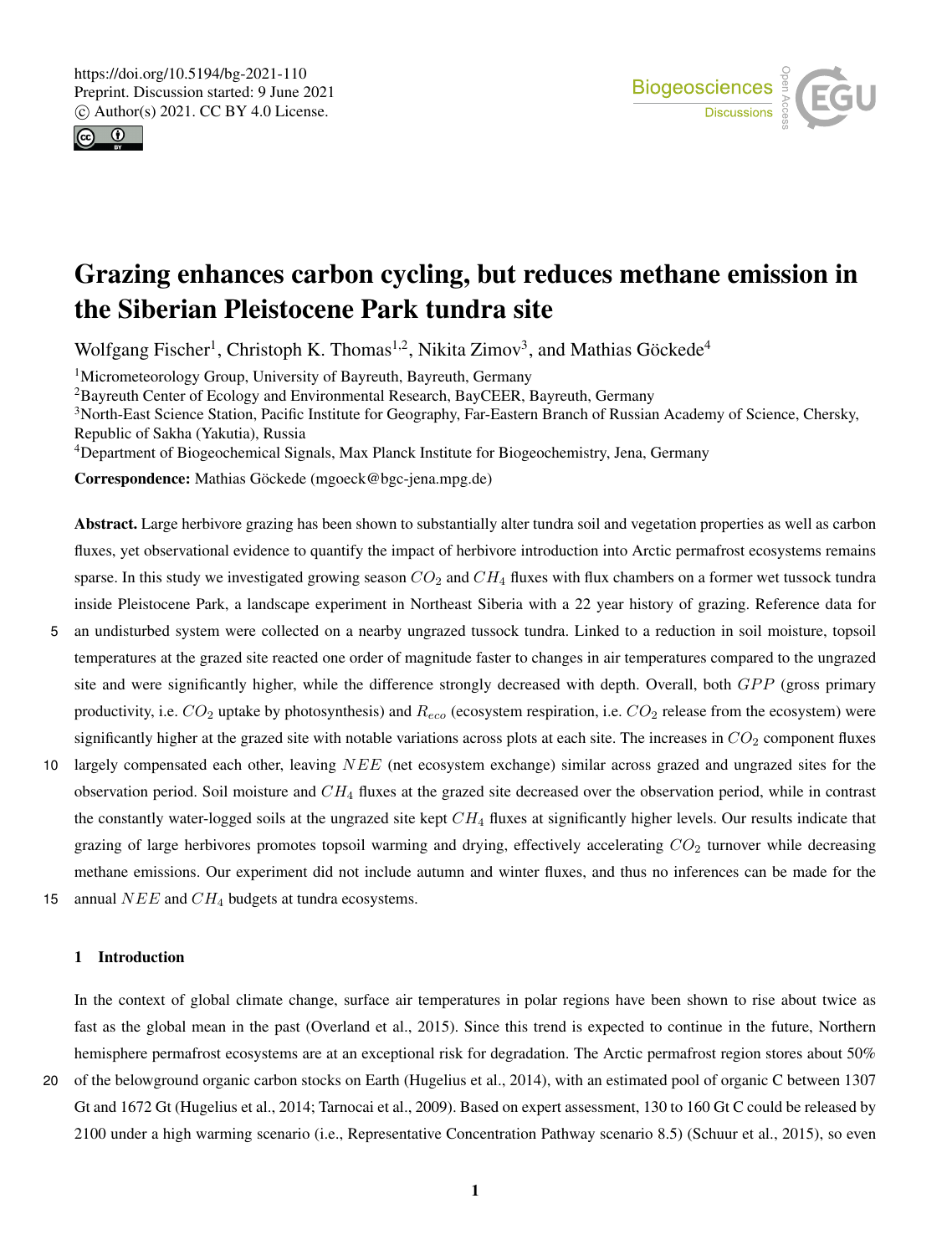



a partial release of this currently deep-frozen material would constitute a substantial positive feedback with ongoing warming trends.

- 25 Warming of the active layer facilitates the enhanced decomposition of soil organic carbon, leading to higher rates of ecosystem respiration ( $R_{eco}$ ) that contribute to higher  $CO_2$  emissions (Natali et al., 2015; Schädel et al., 2016; Schuur et al., 2009). Moreover, warming-induced permafrost thaw may make organic matter vulnerable to mineralization which was previously perennially frozen (Natali et al., 2014, 2015; Harden et al., 2012; Schuur et al., 2009). At the same time, warmer and longer growing seasons hold the potential to change vegetation species composition (e.g. from graminoid/moss- to shrub-dominated)
- 30 (Myers-Smith et al., 2011; Hollister et al., 2015) and increase living plant biomass, leading to an increase in gross primary productivity (GPP) (Epstein et al., 2012). Deeper thaw depths may also open up nutrient reservoirs (Chapin et al., 2005; Salmon et al., 2016; Hollister et al., 2015), this way promoting vegetation growth and carbon uptake. Interactions with various other influencing factors, for example changes in snow cover (Grogan, 2012) or soil moisture (Oberbauer et al., 2007; Natali et al., 2015; Kwon et al., 2016), further complicate an assessment of the net effect of these changes.
- 35 Large herbivores (i.e. reindeer, muskoxen, horses, bison etc.) are an additional forcing which may substantially alter the characteristics of high-latitude landscapes, but their potential influence is rarely considered in studies predicting the future state of Arctic permafrost ecosystems. Herbivores can trigger distinct shifts in vegetation communities, e.g. from shrub or mossdominated ecosystems to graminoid tundra dominated by dense grass tillers (Manseau et al., 1996; Olofsson, 2006; Ylänne et al., 2018; Kitti et al., 2009; Falk et al., 2015; Raillard and Svoboda, 2000; Gornall et al., 2009). Grazing has been shown
- 40 to promote certain *Carex* species that produce a high belowground biomass (Tolvanen and Henry, 2000), allowing to reliably compensate growth after being grazed off (Raillard and Svoboda, 1999; Kitti et al., 2009). Shifts in vegetation composition are usually associated with an increase in albedo (Te Beest et al., 2016; Chapin et al., 2005; Cohen et al., 2013). Regarding belowground ecosystem properties, previous studies reported an increased annual amplitude in soil temperatures (higher in summer, lower in winter), and significant shifts in soil moisture and texture (Olofsson et al., 2004; Te Beest et al., 2016; Zimov
- 45 et al., 1995, 2012; Beer et al., 2020; Olofsson et al., 2001), which in combination with snow trampling in winter (Beer et al., 2020) tend to reduce annual permafrost temperatures. Finally, herbivore grazing can cause an increase in nutrient availability, and acceleration in nutrient cycling (Olofsson et al., 2004, 2001; Raillard and Svoboda, 1999, 2000). The combinations of these changes leads to strong and variable alterations in carbon cycle processes (higher  $R_{eco}$ , higher/lower  $GPP$ , higher/lower NEE) (Falk et al., 2015; Metcalfe and Olofsson, 2015; Väisänen et al., 2014; Cahoon et al., 2012; Ylänne et al., 2018; Ylänne
- 50 and Stark, 2019), with net effects highly dependent on site-specific characteristics.

Most existing studies focusing on grazing effects were conducted in Scandinavian upland tundra, while other Arctic domains, and particularly wet tundra ecosystems (e.g., Falk et al., 2015; Raillard and Svoboda, 2000; Kitti et al., 2009), remain sparsely examined to date. Moreover, concerning carbon cycling only the effect in the growing season was investigated so far, despite the importance of non-growing-season fluxes in the tundra (Grogan, 2012; Euskirchen et al., 2012; Kittler et al., 2017).

55 A long-term, landscape-scale experiment called "Pleistocene Park", established in northeastern Siberia in 1996, provides an opportunity to address this research gap. While initially designed to reestablish a "mammoth steppe" ecosystem which dominated this region in the Pleistocene (Zimov et al., 2012), the experiment also facilitates to study the impact of large herds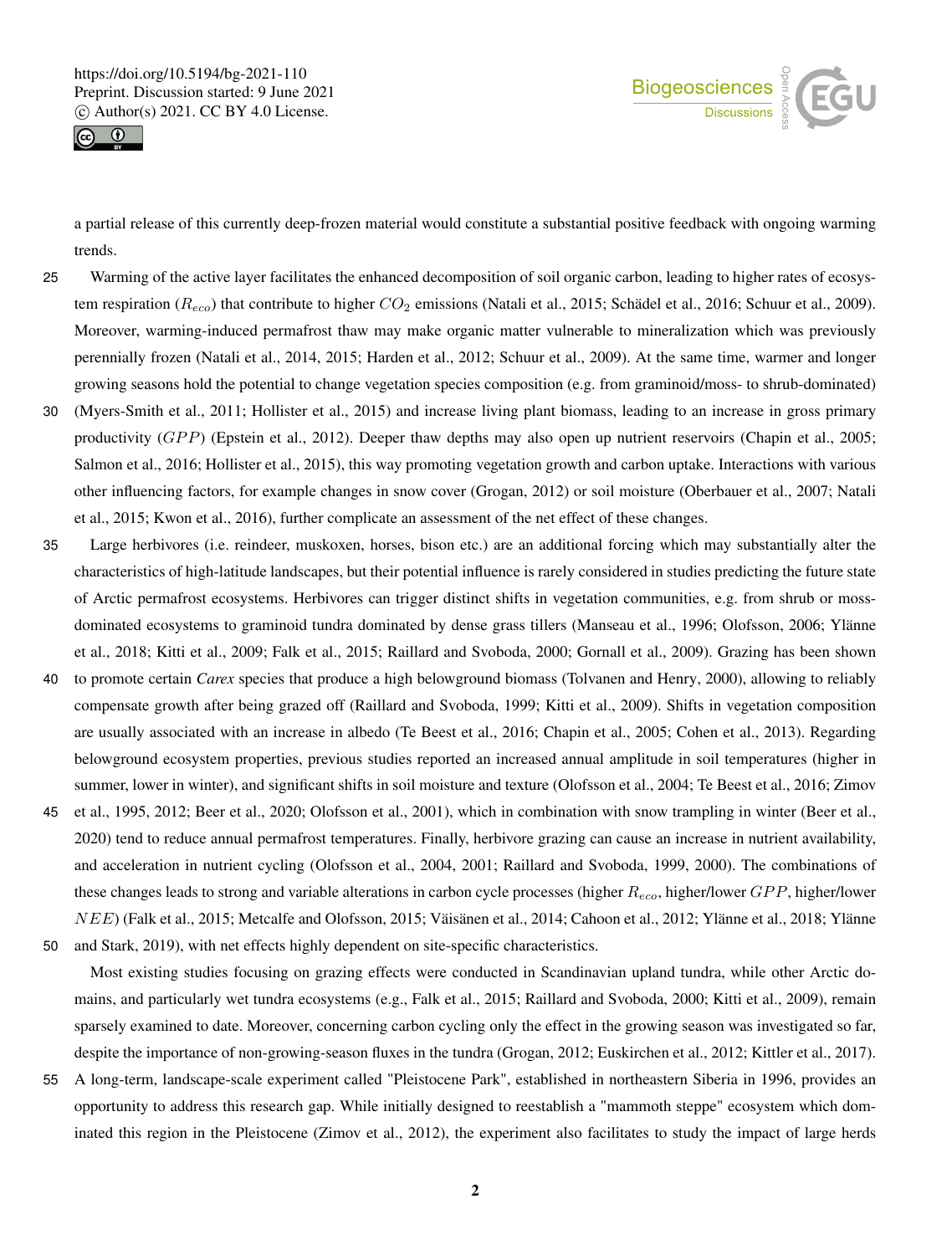



of herbivores as an agent to stabilize permafrost ecosystems against degradation linked to Arctic warming. The underlying hypotheses of Pleistocene Park are that herbivore grazing a) increases carbon sequestration by simultaneously increasing pro-

60 ductivity and root formation during the growing season, b) decreases annual permafrost temperatures by trampling the snow in the winter, thereby limiting permafrost thaw and respiration, c) increases the surface albedo by decreasing shrub and tree cover, and d) decreases  $CH_4$  emissions by decreasing soil moisture through condensing soils and increased evapotranspiration by a more active vegetation.

While all the grazing effects listed above hold the potential to reduce future positive feedbacks between alterations of the 65 permafrost carbon cycling and the changing climate, so far only limited observational evidence was presented allowing for evaluating the management effects inside Pleistocene Park. The main objective of the presented study is therefore to provide new insights into the effects of herbivore grazing on carbon cycle processes and ecosystem characteristics within the park. For this purpose, we compare growing season carbon fluxes from flux chamber measurements along with soil parameters and radiation balance components across an intensively grazed area within Pleistocene Park and a nearby undisturbed site.

## 70 2 Materials and Methods

## 2.1 Site Description

The study area is located in the Kolyma Lowlands region in northeastern Siberia (68.51°N, 161.50°E), close to the town of Chersky, Sakha Republic, Russia, which is situated around 100 km south of the Arctic Ocean. The weather patterns frequently switch between maritime air masses from the North and continental air masses from the Southeast, with the former dominating

- 75 the wintertime conditions, and the latter in the summer. The mean daily air temperature can remain at or below  $-40^{\circ}$ C for several days during December to February, while daily means of more than 20°C can be reached around the peak of summer. The mean annual temperature (averaged for 1960-2009) is approximately -11.0°C . The total amount of annual precipitation (averaged for 1950-1999) is between 200 and 215mm, with 80 to 110mm falling as rain (Göckede et al., 2017). Snow-melt leads to an annual flooding event in the Kolyma River and its tributaries, usually inundating large parts of the study area between mid to
- 80 late May and late June (Kwon et al., 2016).

In the context of this study, we compared carbon fluxes and ecosystem characteristics between two measurement sites in the Chersky region. The first one, Pleistocene Park, hosts a variety of herbivores (sheep, yaks, cows, horses, bison, muskoxen, reindeer), and was used to study the effects of grazing on permafrost ecosystems. These observations were compared to those at a second, non-grazed tussock tundra site several kilometers from the park as a reference.

- 85 The Pleistocene Park area (https://pleistocenepark.ru) was established in 1996 on 144  $km^2$  of permafrost territory mainly consisting of ecotonal upland forest-tundra, wet lowland tundra, and small lakes and rivers. About 2000 hectares have been fenced in to concentrate animals on the core domain of the park. Inside the wet lowland section, we selected one of the longest and most intensively grazed areas as our grazing study site hereafter labeled as "GR" with data being collected at three plots (GR-1 to GR-3). This site, which gets flooded every year in spring during snow-melt, is a moist-wet meadow almost
- 90 without shrubs, also featuring decaying tussocks. The vegetation at this site primarily consists of grasses and sedges, including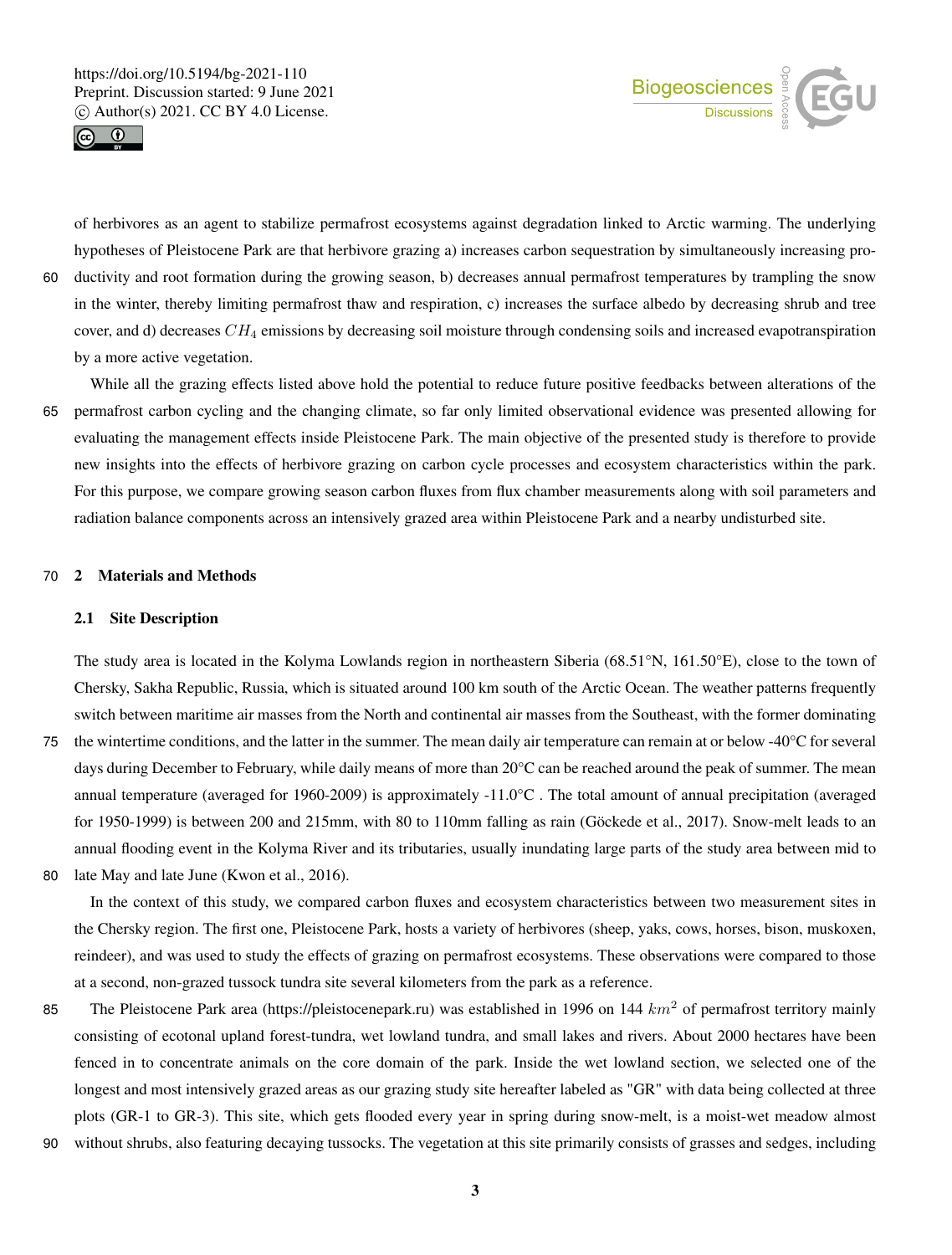



*Calamagrostis langsdorfii*, *Carex appendiculata*, and *Eriophorum spec.* (Euskirchen et al., 2017). Before the introduction of grazing herbivores, this site used to be dominated by tussocks and saturated with water during the whole year (Sergey Zimov, pers. comm.). It therefore represents lands disturbed by grazing representative for the lowland wet tussock tundra dominating large parts of the Kolyma Lowlands region.

- 95 The reference site, hereafter labeled as ungrazed site "UGR", is located outside the Pleistocene Park domain on a wet-tussock tundra floodplain along the Ambolikha river, a small tributary of the Kolyma river. Here, a long-term monitoring site was installed to investigate drainage effects on wet tundra ecosystems (Kwon et al., 2016, 2017; Göckede et al., 2017). The reference site for our study is the non-drained control area of this experiment. The dominant vegetation species are tussock-forming *Carex appendiculata* and *lugens*, and *Eriophorum angustifolium*, with betula nana and willow spec. growing on elevated areas with a
- 100 lower water table. An organic peat layer (15–20 cm deep) has accumulated on top of alluvial material soils (silty clay) (Kwon et al., 2017). In the context of this study, we assume this site to reflect the status that the grazed site would have if herbivores had not been introduced there, since both sites showed a similar ecosystem structure in the early 1990s (Sergey Zimov, pers. comm.). Observations were collected at two plots (UGR-1, UGR-2) to capture some variability concerning vegetation structure and soil properties. Based on results of a previous study evaluating small-scale flux variability across a transect of ten quasi-
- 105 randomly selected locations (Kwon et al., 2016), flux rates and environmental conditions within these two plots were shown to be close to the average at this site.

## 2.2 Measuring Radiation and Soil Parameters

At both GR and UGR sites, soil temperature probes (model Th3-s Soil Temperature Profile Probe, UMS GmbH Munich, Germany) were installed, measuring soil temperatures at 5cm, 15cm, 25cm and 35cm depth. For soil moisture (SM) measurements, 110 we installed three TDR probes (time-domain reflectometry; models CS 640, 630, and 605, Campbell Scientific, Logan, UT, USA) at depths of 7.5cm, 15cm and 30cm close to the soil temperature sensor. At the UGR site, due to the water-logged

SM values at GR were flagged using plausibility limits, and systematic offsets corrected. Since soil data were only collected during times of flux measurements, values were subsequently interpolated based on e.g. air temperatures and incoming

conditions, soil moisture was permanently saturated, and no measurements were used within the context of this study.

115 radiation to create continuous time series.

Radiation budget components in the Pleistocene Park were measured using a net radiometer (model a CNR1, Campbell Sci., Logan, UT, USA) installed at 4 m height on a pole approximately 15 m away from the flux sampling sites. At the Ambolikha site, a net radiometer (model CNR4, Campbell Sci., Logan, UT, USA) permanently installed on a 5 m tall flux tower located approximately 50 m away from the sampling sites provided radiation observations. Measurements were stored as 10 minute

120 averaged intervals. Albedo was derived by dividing the average upwelling shortwave radiation by the average downwelling component for each single day. Then, these daily averages were averaged over the observation period. While photosynthetically active radiation (PAR) was measured directly at the UGR site, at GR it was converted from incoming shortwave radiation data based on the approach by Britton and Dodd (1976).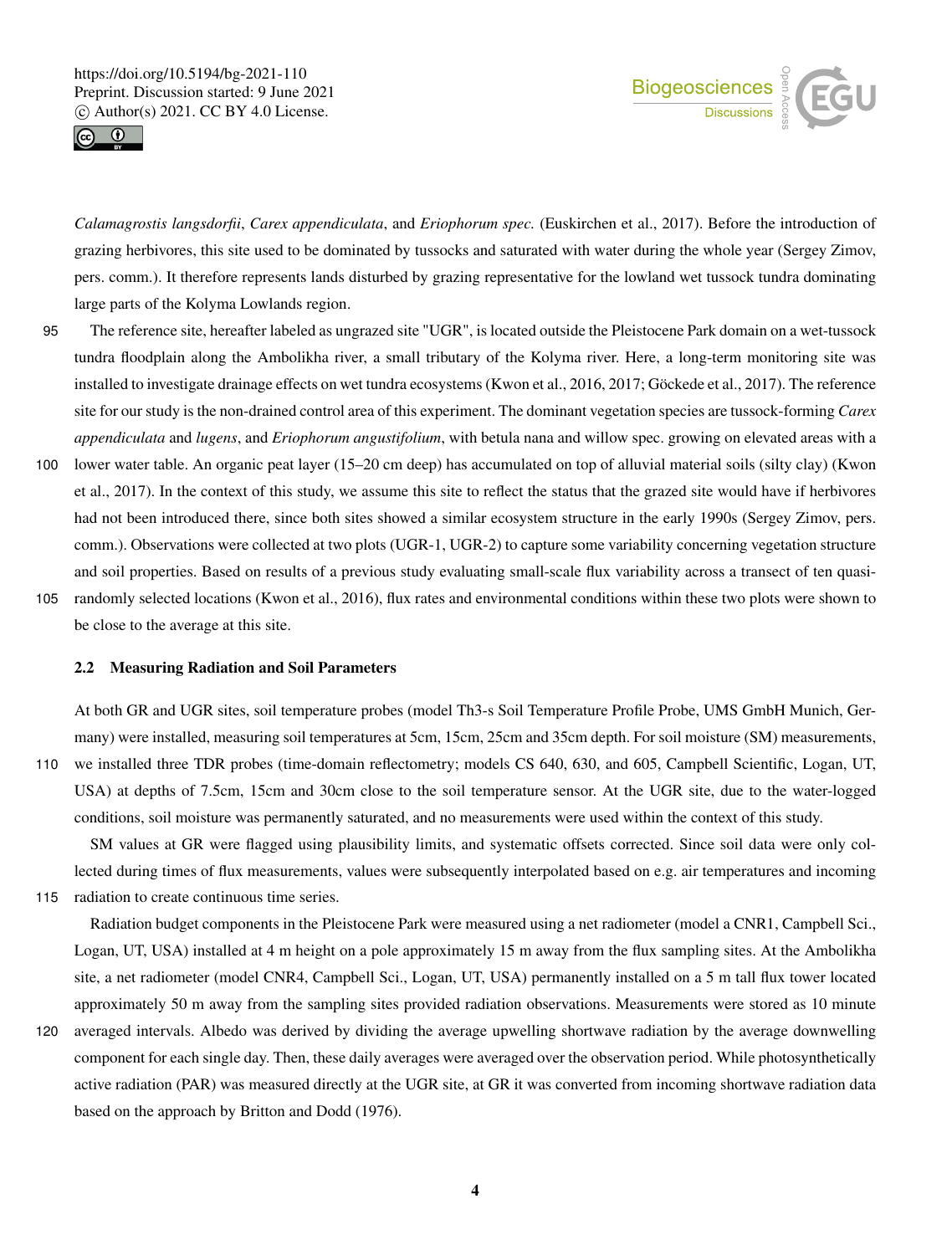



## 2.3 Measuring Fluxes using Chambers

- 125 Directly prior to measurements at GR, wooden fences were constructed to protect the sites from grazing animals during chamber operation. At both GR and UGR sites, walking boards were placed around the setup to prevent damaging plants and minimize influences on measurements by disturbing the soil. Our flux chamber approach closely followed Kwon et al. (2016, 2017), and is therefore only briefly outlined in the following paragraphs.
- Carbon dioxide,  $CO_2$ , and methane,  $CH_4$ , fluxes were determined with a non-steady-state flow-through method using an 130 Ultra-Portable Greenhouse Gas Analyzer (UGGA, Los Gatos Research, USA) for in-situ measurements of gas concentrations at 1 Hz. 60cm\*60cm PVC collars, which have a socket at the top for the chamber, were installed in the ground at each plot to prevent leaking of air during chamber measurements. The cubic chamber hoods with 60 cm side length, made of 4 mm thick plexiglass, were placed on these collars to capture gases exchanged with the surface. They featured an opening valve on the top to avoid pressure effects when the chamber is placed onto the collars. Inside the chamber, three electric fans were
- 135 installed to ensure well-mixed conditions. Air was pumped from the chamber to the gas analyzer through three tubes installed at different heights inside the chamber hood. Sensors for air temperature  $(T_{air})$ , relative air humidity (rH), air pressure ( $P_{air}$ ), and photosynthetically active radiation  $(PAR)$  were attached to one side of the chamber. For measurements, the chamber was oriented in a way to minimize shading the vegetation with the instruments.
- Each flux measurement was restricted to a maximum of two minutes in order to minimize disturbance effects such as e.g. 140 temperature increases or moisture saturation within the chamber (e.g., Kutzbach et al., 2007). After completing one measurement, the chamber was lifted and tilted for ventilation until ambient  $CO<sub>2</sub>$  concentrations were reached. Ecosystem respiration  $(R_{eco})$  was determined by covering the hood with a white polyethylene tarp that completely blocked incoming radiation. For each plot, one measurement iteration consisted of three NEE measurements and two  $R_{eco}$  measurements.

**Table 1.** Number of utilizable light ( $NEE$ ) and dark ( $R_{eco}$ ) measurements for each chamber site and total number of measurement days.

|            | UGR-1 UGR-2 GR-1 GR-2 GR-3 |    |      |    |
|------------|----------------------------|----|------|----|
| $light$ 77 | 40                         | 77 | - 71 | 68 |
| dark $45$  | 27                         | 46 | 42.  | 41 |
| $days$ 4   |                            | Q  | Q    |    |

On each sampling day at GR, we rotated between chamber locations, with about one full hour needed to complete the five 145 individual measurements at each of the three plots. Since the two plots at UGR were located further apart, we conducted several individual measurements at one location before switching to the other to minimize time needed for relocating instrumentation. On each day, only one of the study sites (UGR vs. GR) was sampled. The total quantity of measurements is shown in Tab.1.

## 2.4 Calculation and Interpolation of Carbon Fluxes

Each chamber measurement resulted in a 1 Hz time series of  $CO<sub>2</sub>$  and  $CH<sub>4</sub>$  concentrations. After excluding the equilibration 150 period of at least 5-10 seconds, periods with a steady concentration change in greenhouse gases were identified, and an ensem-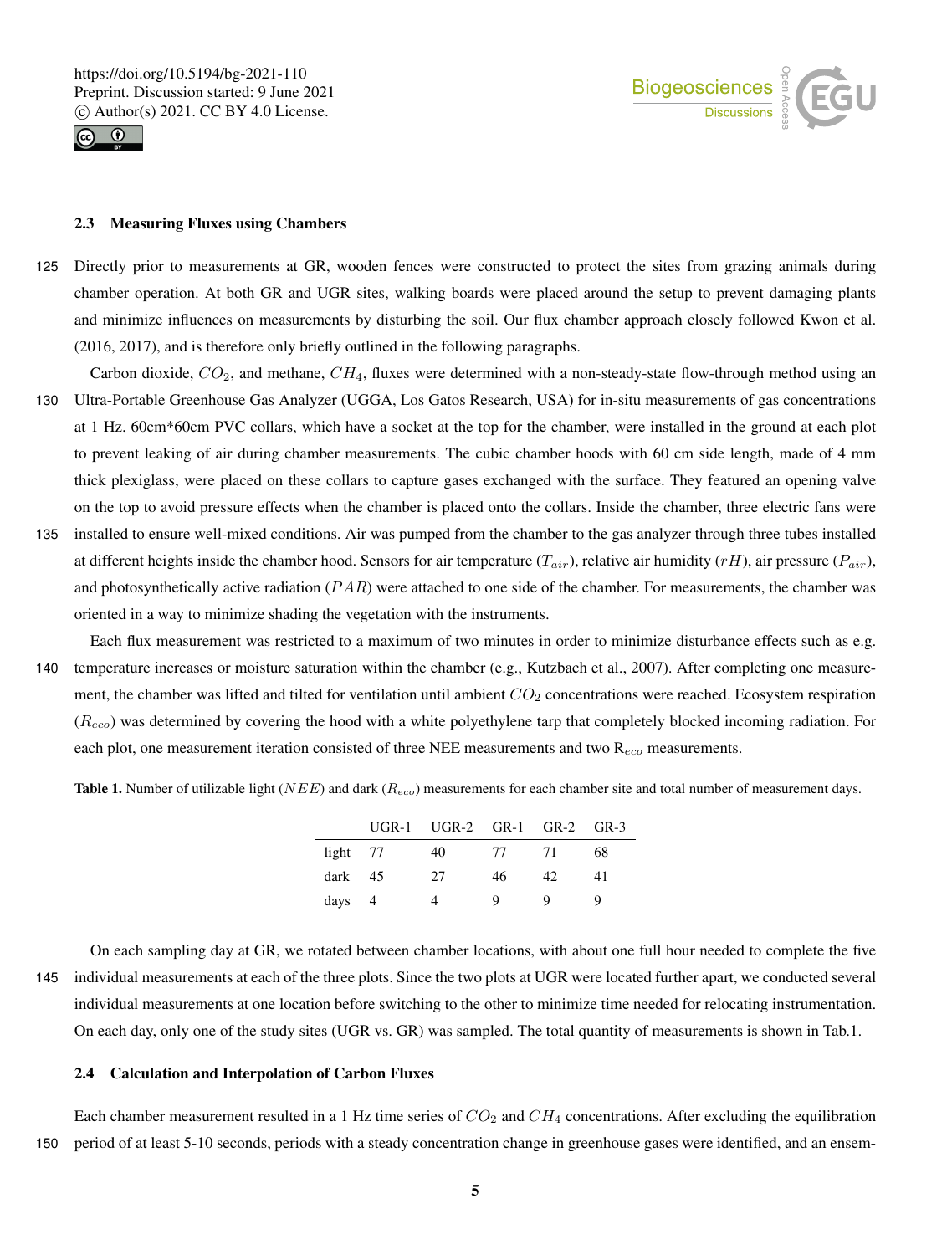



ble of stationarities (slopes) were calculated for varying start and end times within this period using a bootstrapping approach. The final slope used for flux computations was identified as the frequency distribution's median. Implausible or disturbed signals were manually flagged, and excluded from further analysis. Such cases included for example unstable signals without a distinctly discernible, steady slope, which are not clearly interpretable, or signals obviously disturbed by leakage.

155 The median slope  $(\hat{a})$  of greenhouse gas concentrations change over time were transformed to a flux using the following formula:

$$
Flux = \hat{a} \frac{\frac{V_{ch}}{A_{ch}} pair}{RT_{air}} \tag{1}
$$

 $V_{ch}$  and  $A_{ch}$  are the volume and surface area of the chamber, respectively. R is the ideal gas constant (8.3144J/molkg),  $T_{air}$  and  $p_{air}$  are the mean air temperature (K) and pressure (Pa) inside the chosen interval. Fluxes are derived in units of 160  $\left[ \mu mol C - C O_2 m^{-2} s^{-1} \right]$  and  $\left[ \mu mol C - C H_4 m^{-2} s^{-1} \right]$ , respectively.

While fluxes of  $R_{eco}$  and  $NEE$  could be calculated based on dark and light chamber measurements, respectively, the photosynthetic uptake portion of the flux  $(GPP)$  was calculated as the difference between measured NEE and the mean of measured  $R_{eco}$  for one measurement. The standard error (RMSE) of each flux measurement was calculated using all bootstrapped slopes, distinguishing between  $R_{eco}$  and  $NEE$  measurements. The slope error for  $GPP$  was taken as the summed 165 errors of  $R_{eco}$  and  $NEE$  measurements. Error values are given in Tab. A1 in the Appendix. Calculations were conducted using

the software package R-studio.

To analyze the implications of the grazing disturbance on net  $CO_2$  and  $CH_4$  exchange across the sites, the time series of flux estimates for each plot was interpolated across the entire measurement period of 17 days at a resolution of 10 minutes. Both  $R_{eco}$  and  $CH_4$  fluxes were interpolated using empirical plot-specific linear models linking flux rates to environmental

170 parameters  $(T_S, T_{air},$  and  $SM$ ). Parameters minimizing the fit uncertainty were not uniform across plots even at a site (see Appendix A for an exact description of this approach, including the derivation of formulas, and chapter 4.2. for evaluation). The following formulas were derived to interpolate  $R_{eco}$  and  $CH_4$  fluxes:

$$
R_{eco}(GR-1, GR-2) = exp(a_0T_{Soil, 5cm} + b_0) + a_1SM_{7.5cm} + b_1
$$
\n(2)

$$
175 \quad R_{eco}(GR-3, UGR-1, UGR-2) = exp(a_0T_{air} + b_0)
$$
\n(3)

$$
F_{CH_4}(UGR) = exp(a_0 T_{Soil, 15cm} + b_0)
$$
\n(4)

$$
F_{CH_4}(GR) = a_0 T_{Soil, 25cm} + b_0 + a_1 SM_{15cm} + b_1
$$
\n<sup>(5)</sup>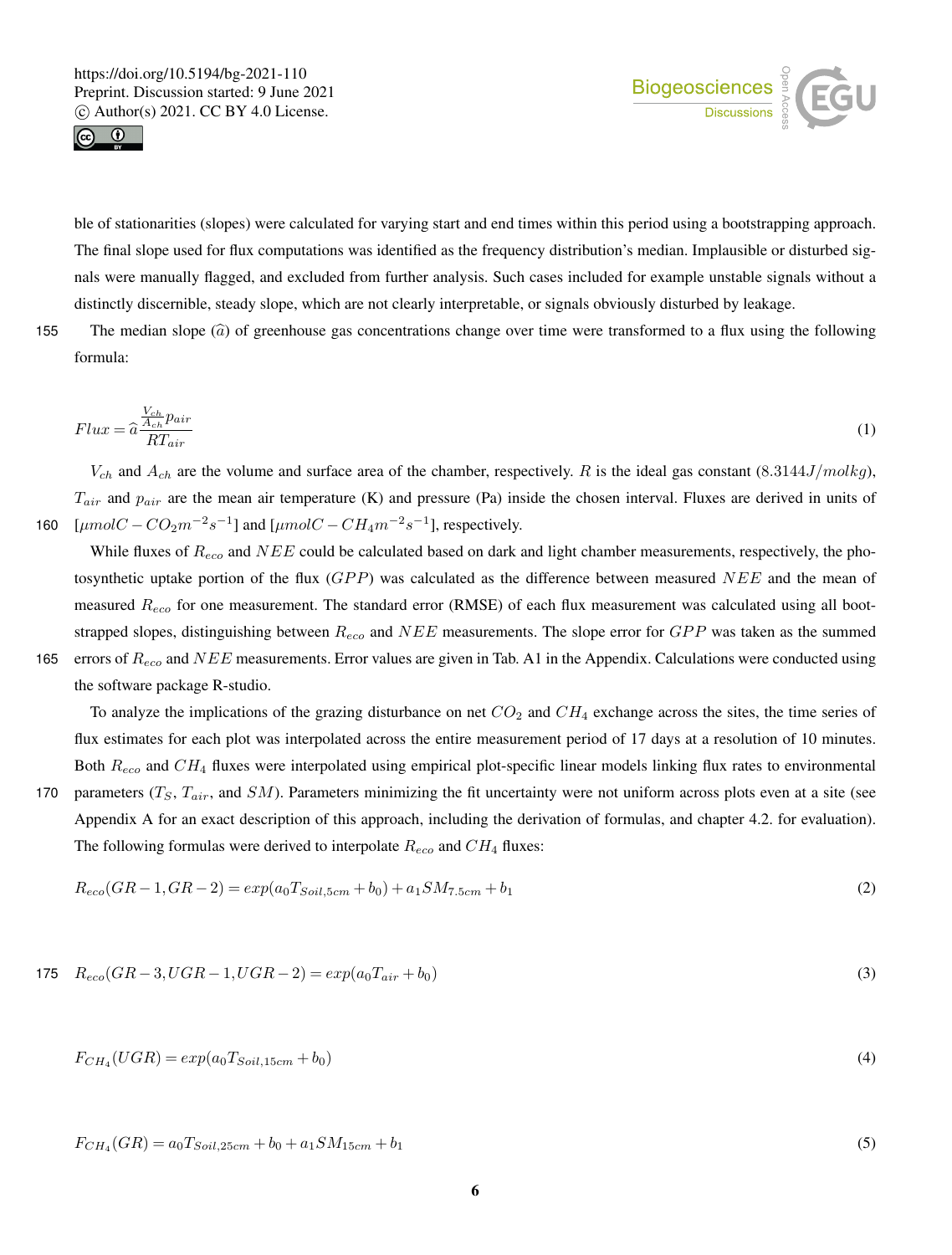



- 180 In each formula,  $a_0$  is the slope of the first applied model,  $a_1$  for the second.  $b_0$  and  $b_1$  are corresponding intercepts. Total errors for all fluxes were derived considering the standard error from the final model compared to observed values (linear regression), further considering the standard error from the bootstrapping approach used to transfer measured concentration slopes into fluxes and the standard error from modeled  $T_S$  (for  $R_{eco}$  and  $CH_4$  fluxes). A detailed error calculation is shown in Appendix A3.
- 185 GPP was modelled as a function of PAR, using a rectangular hyperbolic function (Runkle et al., 2013).

$$
GPP = -\frac{P_{max}\alpha PAR}{P_{max} + \alpha PAR}
$$
\n(6)

- The fit parameters  $\alpha$  and  $P_{max}$  represent, respectively, the initial canopy quantum efficiency (the initial slope of the GPP-PAR 190 curve at PAR= 0) and the maximum canopy photosynthetic potential, which is the hypothetical maximum of GPP at infinite PAR. Both  $\alpha$  and  $P_{max}$  are assumed to have positive values, necessitating the negative sign on the equation's right-hand side to allow GPP to fit the NEE sign convention. Hereby, positive fluxes imply carbon losses from the ecosystem into the atmosphere. This model contains the explicit assumption that GPP is insensitive to light stress or temperature effects (Runkle et al., 2013). For each site,  $\alpha$  and  $P_{max}$  were determined by fitting PAR against the GPP-Fluxes from chamber measurements and applying
- 195 a non-linear-least-squares (nls) optimization. Implausible PAR values from chamber measurements were replaced by PAR derived from the net radiometer measurements. With these parameters, a continuous GPP time series could be modeled for the entire observation period.

#### 2.5 Statistics

To visualize and compare carbon fluxes between plots and study sites, daily means for  $GPP$ ,  $R_{eco}$ ,  $NEE$  and  $CH_4$ -fluxes 200 were calculated. Daily average  $T<sub>S</sub>$  and carbon fluxes were compared using a two-sided Mann-Whitney-test (?) in R. Mean daily albedo and  $R_{net}$  were compared using a two-sample t-test.

# 3 Results

## 3.1 Environmental conditions and ecosystem characteristics

## 205 3.1.1 Albedo and energy fluxes

Linked to the differences in vegetation community structure described in Section 2, the average daily albedo was significantly higher at GR, with an average value of 0.217, compared to the UGR (0.192,  $p < 0.0001$ ). This enhanced reflectivity of the surface increased the upwards directed shortwave radiation by an average of 6.3  $Wm^{-2}$  over the course of the observation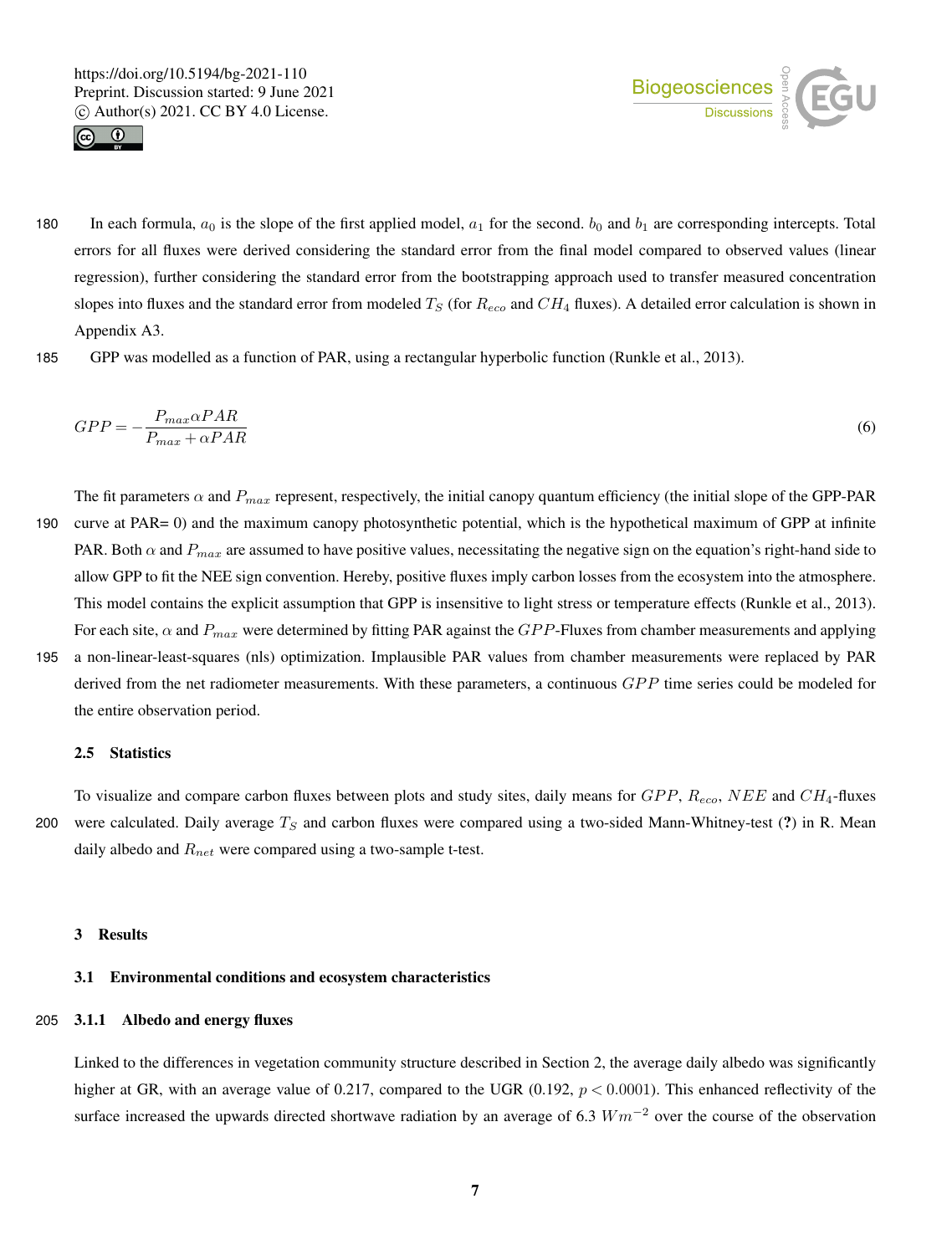



period (mean  $SW_u$  GR: 48.6  $Wm^{-2}$  ; UGR: 42.3  $Wm^{-2}$ ), in effect reducing the net radiative energy available to the grazed 210 ecosystem.

## 3.1.2 Soil moisture

Soil hydrologic conditions were distinctly different between grazed and ungrazed sites. At the beginning of the observation period, both sites were primarily water-logged since the water levels from the preceding spring flooding had not fully receded. From this starting point, we observed deviating temporal dynamics in drying between both ecosystems during the peak of the

215 growing season. Water levels declined only marginally, or not at all, within the ungrazed reference area, with water levels remaining above ground. Soil moisture at the grazed ecosystem (GR), on the other hand, gradually decreased across all measured depths over the period of observation, especially in the topsoil  $(SM_{7.5cm}: 63.1\% - 49.9\%; SM_{15cm}: 64.3\% - 54.2\%; SM_{30cm}:$ 60.7% - 56.7%, changes from the first to the last measurement day, respectively).

## 3.1.3 Air and soil temperatures

- 220 A change in the general weather pattern around mid July 2019 split our observation period roughly into a warm and sunny first half, and a cool and cloudy second half. Regarding the mean air temperatures, during the first period (July 07 - 15), daily average  $T_{air}$  ranged between 14.3 - 26.9°C, while conditions during the second period (July 16 - 22) were much cooler (6.9 -10.9°C). Mean air temperatures at the grazed site were observed to be about 1°C warmer compared to the ungrazed site, with similar daily minima, while daily maxima were distinctly higher at GR.
- 225 The trends in soil temperatures matched those described for air temperature: while  $T<sub>soil</sub>$  across the observed vertical profile were rising during the first part of the observation period, in the second half they declined (see also Fig. 1). We found topsoil temperatures in 5 cm depth at the grazed site (GR: max 19.6°C, min 9.0°C) to be significantly higher ( $p < 0.0001$ ) compared to the ungrazed reference (UGR-1: max 15.4°C, min 5.6°C; UGR-2: max 11.6°C, min: 4.3°C) during the whole observation period. The time lag of  $T_{soil}$  reacting to  $T_{air}$  was one order of magnitude shorter at GR - moving averages of air temperatures
- 230 explaining  $T_{soil}$  in 5 cm integrated the last 4.3h ( $p < 0.0001$ ) at GR, while reaching back 40.7h( $p < 0.0001$ ) at UGR-1 and 86.7h ( $p < 0.0001$ ) at UGR-2. However, this difference vanished for  $T_{soil}$  in 15 cm depth (100h, 67.5h, 108.3h at GR, UGR-1 and UGR-2, respectively;  $p < 0.0001$ ). No comparisons could be made for  $T_{soil}$  in 25 cm and 35 cm depth, respectively, because no significant correlation was found due to limited data availability at GR.

In the deeper soil layers (15 cm, 25 cm, 35 cm), the temperatures at the UGR-2 site were consistently lower than observed at 235 all other sites (GR, UGR-1). Comparing observations from GR and UGR-1, during the first week sites showed similar average soil temperatures, while during the second week soils became clearly warmer for the drier grazed site. Notably,  $T_{soil}$  in 35 cm and 25 cm at GR were lower compared to UGR-1 during the first measurement days, but due to a steeper warming rate at the grazed site this changed after 5 days into the observations. In the second week,  $T_{soil}$  in 35 cm and 25 cm at GR were significantly higher compared to UGR-1, most pronounced in 35 cm depth ( $p < 0.0001$ ).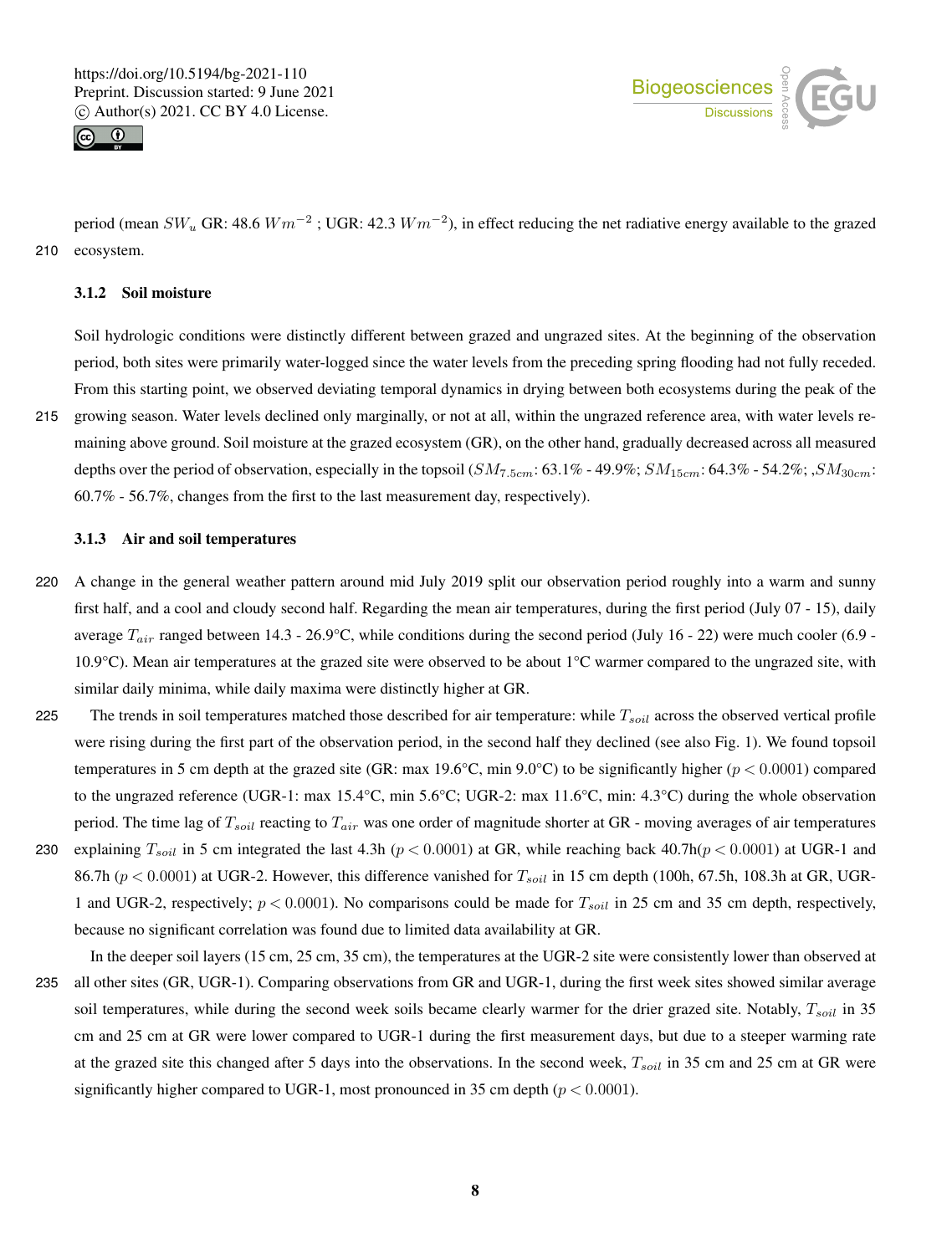





Figure 1. (a) Soil temperature  $(T<sub>soil</sub>)$  at GR, UGR-1 and UGR-2 in 5 cm and 35 cm depth. The interpolation model of  $T<sub>soil</sub>$  in 35 cm at UGR-2 (\*) is not based on a significant fit, but follows the expected course closely, and is therefore included here for overview. (b) Evolution of thaw depths at all plots.

## 240 3.1.4 Thaw depths

Measured thaw depths were greater at all GR sites compared to all UGR sites throughout the observation period: while the values within the ungrazed reference area varied between 31 - 36 cm over time and across sites, that range was 39 - 58 cm at the grazed site. Importantly, also the temporal dynamics as well as the variability across sites differed strongly between these two study areas. At UGR, the average increase in thaw depths was 0.25 cm per day during the observation period. Even though

245 both observation plots were situated about 50 m apart, conditions were fairly uniform between them, and thaw depths did not differ by more than 2 cm. In contrast, the GR sites showed a higher average thaw depth increase (0.91 cm per day). Differences in measurements between plots reached up to 11 cm, even though sites were only separated by about 3 m, and vegetation and soil conditions seemed similar.

# 3.2 Carbon Fluxes

250 All interpolation models described in Section 2.4 yielded a significant linear regression fit between observed and calculated values (for details, see Tab. 2).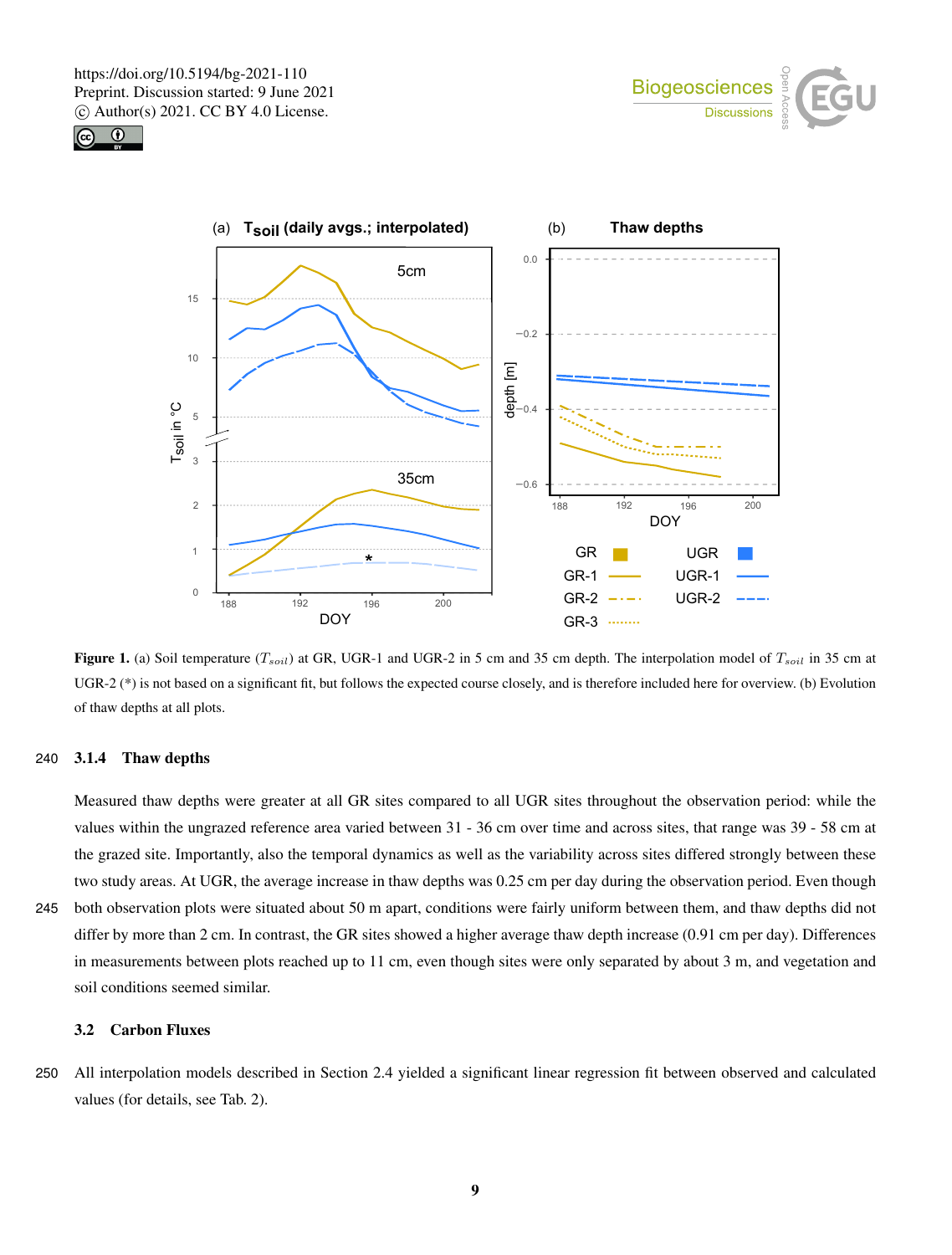

# 3.2.1  $CO<sub>2</sub>$  fluxes

As reflected in the strong enhancement in both component fluxes of  $NEE$ , i.e.  $GPP$  and  $R_{eco}$ , the carbon turnover rates in the grazed ecosystem were increased as a response to the warmer and drier conditions in the top soil layers (see Fig. A1). 255 Regarding photosynthetic uptake of  $CO_2$ , the average  $GPP$  was significantly higher at GR compared to UGR ( $p < 0.0001$ , see Fig.2). While all three GR plots show higher  $GPP$  compared to flux rates at UGR, the average difference between the sites is dominated by differences between the greater fluxes at plot GR-2 and lower fluxes at UGR-2, while differences between GR-1, GR-3 and UGR-1 were not significant.

Across the entire measurement period, ecosystem respiration  $R_{eco}$  was distinctly higher at GR compared to UGR. In this 260 case, site differences were more consistent, i.e. differences in flux rates between plots for each site were minor. Greater  $T_{soil}$ and decreasing SM were identified as the main controls for the higher  $R_{eco}$  at the GR sites, except for GR-3 where  $R_{eco}$  did not increase in response to drying. Possible reasons for that are discussed in chapter 4.2.

For NEE, the observed differences in both  $GPP$  and  $R_{eco}$  canceled out, resulting in no significant changes in NEE as a function of grazing disturbance. Temporal dynamics in  $NEE$  largely matched across sites, including a decrease in net uptake 265 rates during the first and warmer week of the observation period, and an increased uptake during the subsequent, cooler days. GR-2 was found to be the strongest carbon sink in the first period, while NEE at UGR-1 was largest during the second. Overall, all sites were consistent sinks for atmospheric  $CO<sub>2</sub>$  during the observation period.

# 3.2.2  $CH_4$  fluxes

We observed strong variations in  $CH_4$  fluxes between the plots at GR and UGR sites. While flux rates at both sites were 270 similarly large in the beginning of the experiment, average  $CH_4$  fluxes at GR plots started to decline within the first week of observation, in close correlation with decreasing soil moisture. In contrast, the high water table at UGR facilitated high  $CH<sub>4</sub>$ fluxes throughout the observation period, while changes in time were mostly connected to changes in soil temperatures.

At both sites, the variability in  $CH_4$  fluxes across plots for each site was larger compared to the  $CO_2$  fluxes. Particularly for GR, flux estimates even between closely co-located plots changed from virtually zero to rates similar to those found at

275 the ungrazed site. Fluxes at GR-3 were smallest throughout the observation period. During the first days of the experiment, characterized by high soil moisture,  $CH_4$  emissions at GR-1 and UGR-2 were largest, while in the second period, when soils at GR dried, they were largest at UGR-2 and UGR-1.

## 4 Discussion

## 4.1 Assessing the Quality of Flux Chamber Measurements

280 The application of flux chambers may lead to biases in the ecosystem fluxes themselves (Kutzbach et al., 2007). Installing collars in the ground before starting the experiment, while necessary to prevent leaking of air, can disturb the soil and plant roots. At Pleistocene Park, we had to cut a shallow slit in the ground to be able to tightly fit in collars. In a long term study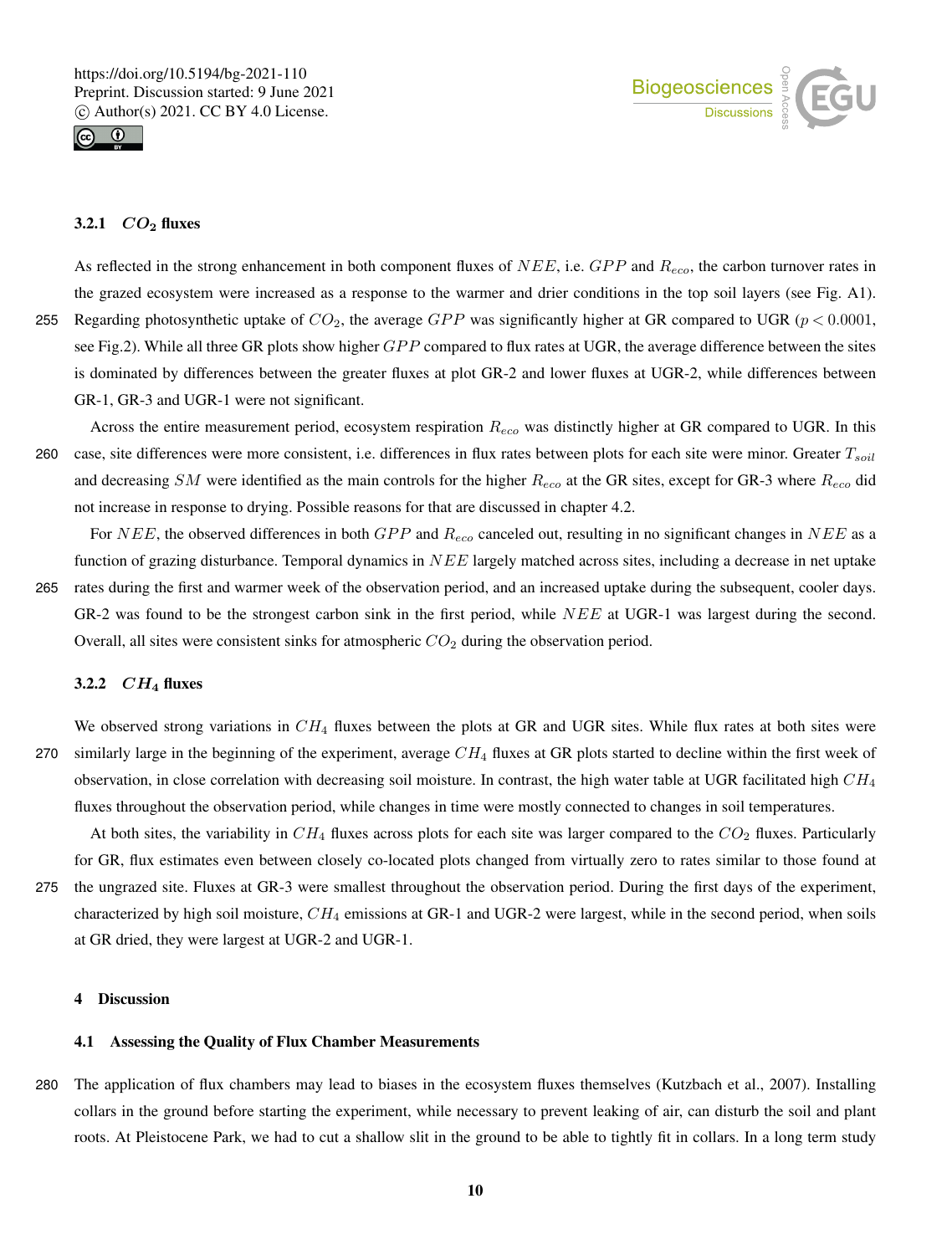





**CO2- fluxes** (modeled)

Figure 2. Overview on C-fluxes at all chamber plots from July 7th to July 21st. Differing letters indicate significant differences between plots  $(p < 0.01)$ . Overall (site average), NEE did not differ significantly between GR and UGR, while  $GPP$  and  $R_{eco}$  were significantly larger at GR. Daily average  $CH_4$  fluxes at grazed plots strongly decrease over time, leading to a substantial net reduction in methane emissions at the GR plots, compared to the UGR reference.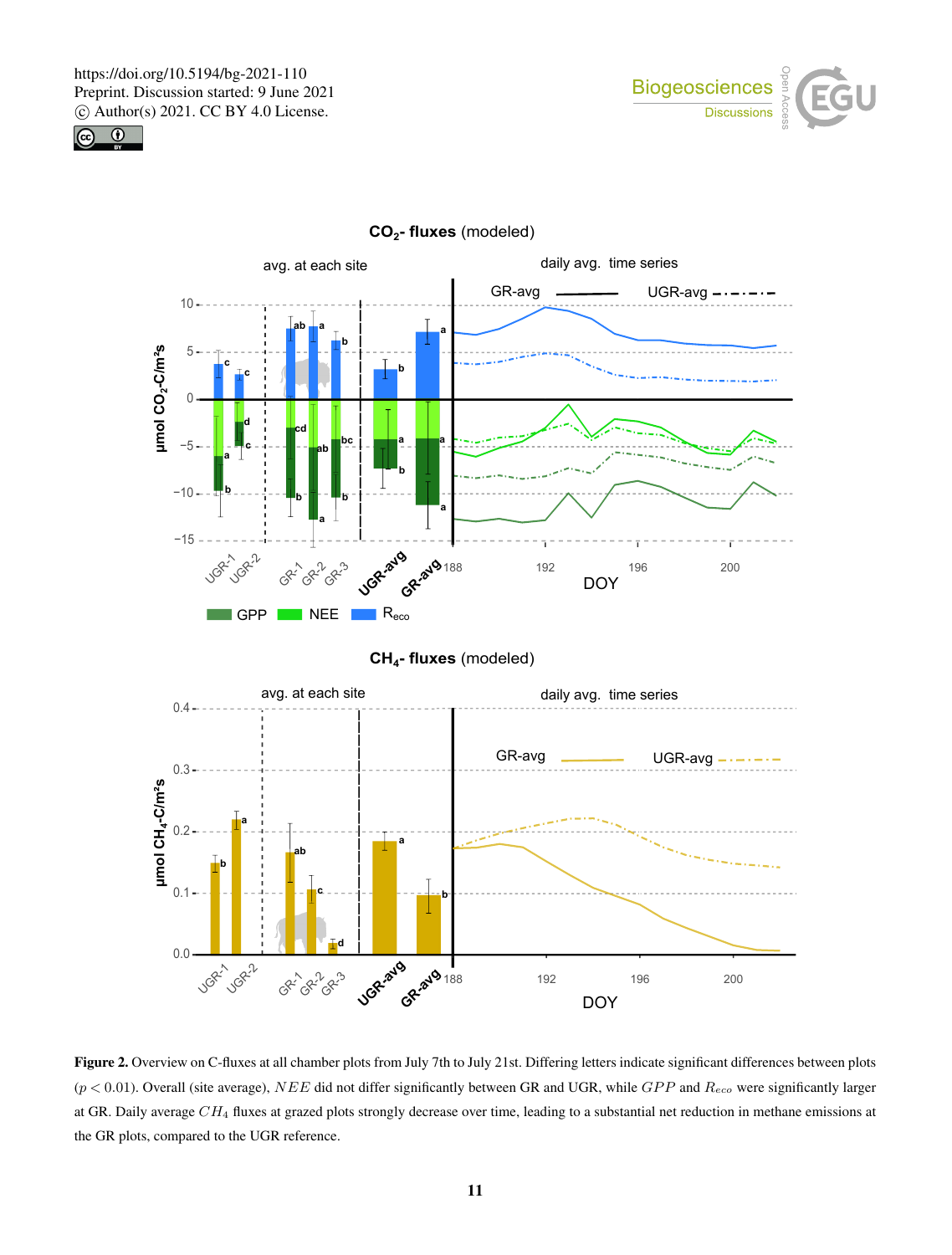



|           | $U$ GR-1   | $U$ GR-2  | $G_{R-1}$ | $G_{R-2}$ | $G_{R-3}$ |
|-----------|------------|-----------|-----------|-----------|-----------|
| GPP       | $0.82***$  | $0.11*$   | $0.87***$ | $0.73***$ | $0.81***$ |
| $R_{eco}$ | $(0.90***$ | $0.88***$ | $0.86***$ | $0.44***$ | $0.85***$ |
| NEE       | $0.84***$  | $0.49***$ | $0.76***$ | $0.61***$ | $0.80***$ |
| $CH_4$    | $0.84***$  | $0.93***$ | $0.84***$ | $0.93***$ | $0.88***$ |

Table 2.  $R^2$  and  $p$ -values for linear regressions between final modeled fluxes and measured fluxes.

 $***$ ,  $***$ ,  $***$ ,  $***$ ,  $ns$ . indicate  $p < 0.0001$ ,  $p < 0.001$ ,  $p < 0.01$ ,  $p < 0.05$ ,  $p > 0.05$ , respectively.

| Plot           | GPP                | $R_{eco}$        | NEE               | $CH_4$             |
|----------------|--------------------|------------------|-------------------|--------------------|
| $UGR-1$        | $-9.55(\pm 2.80)$  | $3.67(\pm1.46)$  | $-5.88(\pm 4.26)$ | $0.15(\pm 0.014)$  |
| $UGR-2$        | $-4.82(\pm 1.44)$  | $2.58(\pm 0.58)$ | $-2.24(\pm 2.02)$ | $0.22(\pm 0.015)$  |
| <b>UGR-avg</b> | $-7.19(\pm2.12)$   | $3.13(\pm 1.02)$ | $-4.06(\pm 3.14)$ | $0.18(\pm 0.015)$  |
| $GR-1$         | $-10.3(\pm 2.03)$  | $7.42(\pm 1.31)$ | $-2.88(\pm 3.34)$ | $0.17(\pm 0.049)$  |
| $GR-2$         | $-12.6(\pm 2.94)$  | $7.66(\pm1.64)$  | $-4.95(\pm 4.58)$ | $0.10(\pm 0.023)$  |
| $GR-3$         | $-10.26(\pm 2.48)$ | $6.17(\pm 0.97)$ | $-4.08(\pm 3.55)$ | $0.018(\pm 0.008)$ |
| <b>GR-avg</b>  | $-11.06(\pm2.48)$  | $7.09(\pm 1.31)$ | $-3.97(\pm 3.82)$ | $0.1(\pm 0.028)$   |

Table 3. Mean daily C-Fluxes for each chamber site (total SE in brackets). Values in  $\mu mol C * m^-2 * s^-1$ 

setup was shown to have a depressing effect on both  $R_{eco}$  and, to a stronger extent,  $GPP$ . The chamber fluxes only caught up 285 with the eddy-covariance fluxes a few years after installing the chambers, most likely linked to a regeneration of belowground structures after the initial disturbance (Celis et al., 2017). In case of our study, the collars at UGR had already been installed six years before the start of the experiment, and accordingly the disturbance effect should be negligible. In contrast, installation artifacts are likely at GR, potentially leading to underestimated fluxes, mainly considering  $GPP$ . The observed enhancement in both  $GPP$  and  $R_{eco}$  following drainage may therefore be a conservative finding. A net effect on the derived shifts in  $NEE$ 290 is also possible, since  $GPP$  and  $R_{eco}$  can be affected in different ways, but a quantification of the potential bias cannot be done without a longer-term observational dataset.

assessing both chamber and eddy-covariance fluxes conducted in the Alaskan tundra, disturbing roots and soil during chamber

Another important aspect concerning representativeness of chamber-based carbon flux measurements is small-scale heterogeneity in the ecosystem, which may exist even within plots that are seemingly homogeneous. This heterogeneity is observable at sub-meter scales, and can be a result of disturbances by soil fauna, pockets of fine root proliferation, moisture gradients, or 295 remnants of decaying organic matter (Davidson et al., 2002). In the Arctic tundra, this small-scale heterogeneity is common (Aalto et al., 2013; Zona et al., 2011), and is e.g. reflected by variations in soil temperature, soil moisture and thaw depths. To

account for it in flux uncertainties, more than one chamber is needed to adequately assess the mean and variance of surface-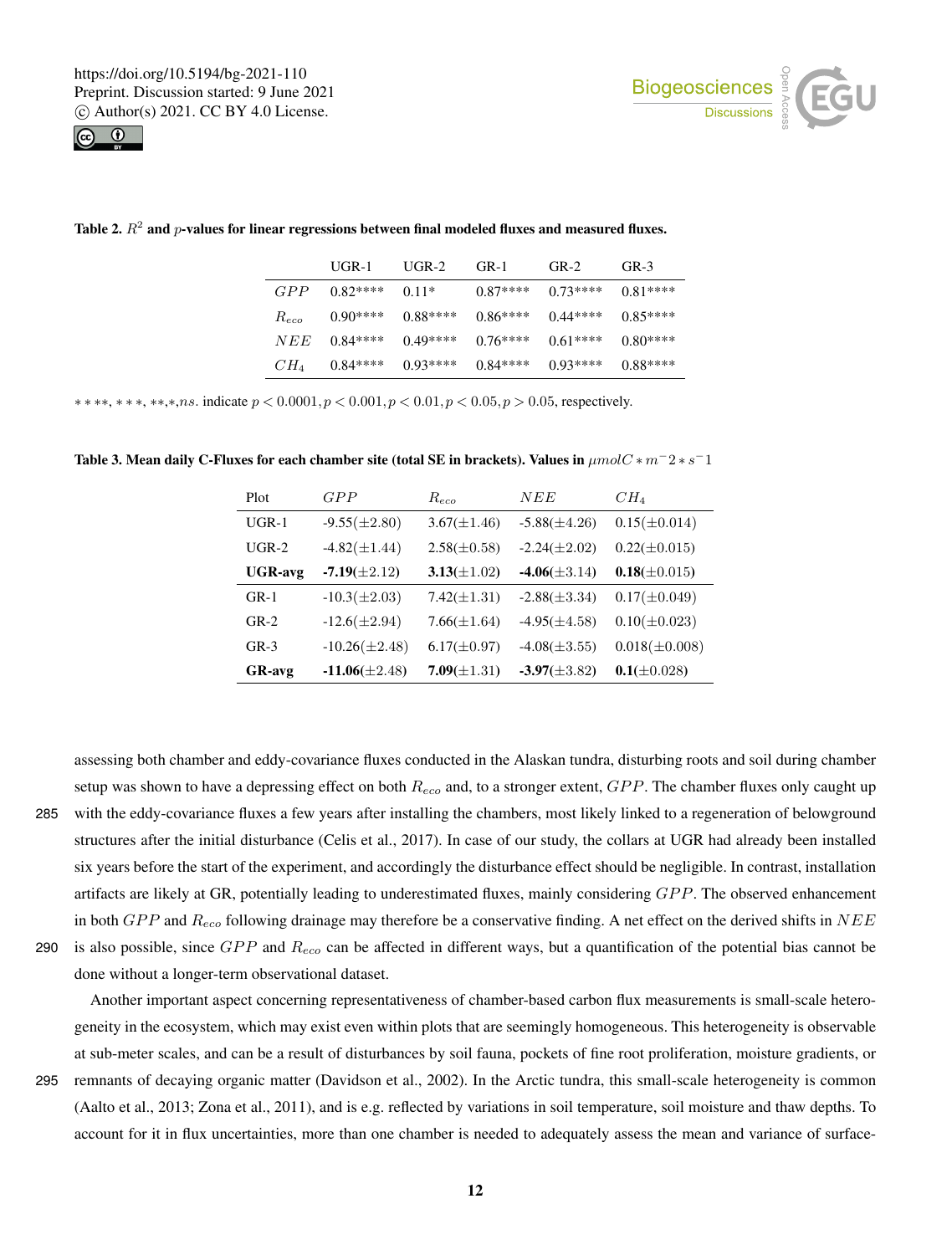



atmosphere exchange fluxes (Davidson et al., 2002). At UGR, spatial variability of carbon fluxes and environmental conditions was analyzed in detail along a transect of ten flux chamber plots in a previous study (Kwon et al., 2016), demonstrating that the 300 two positions chosen for the presented study (IDs 2-0, 2-2) feature fluxes very close to the mean flux rates across all plots, and can therefore be assumed to be representative for the larger area. At GR, the relatively low number of plots available for this study, combined with the lack of previous studies within the area, implies that a larger scale representativeness of this part of the dataset cannot be validated. In combination with the short temporal coverage, the GR dataset should therefore be regarded as a snapshot in both space and time, demonstrating that there is the potential for significant changes in carbon cycle processes 305 following grazing disturbance in permafrost wetlands, while not necessarily providing representative flux quantification for a larger domain. As a guideline to evaluate the captured variability across plots, coefficients of variance (CV) can be computed. CVs of  $R_{eco}$  measurements in seemingly homogeneous ecosystems typically range around 30%, while reaching higher values for  $CH_4$  fluxes, which tend to be more location-specific (Davidson et al., 2002). For our study, CV for  $R_{eco}$  at GR was 11%, but reached 20% at UGR. For  $CH_4$ , CVs were 77% and 32%, respectively. The characteristics found in our dataset are therefore

310 generally in line with findings presented by Davidson et al. (2002), with the low CVs in  $R_{eco}$  potentially linked to the relatively low number of plots observed.

## 4.2 Environmental parameters controlling carbon fluxes: Implications for interpolation

Generally,  $R_{eco}$  in wet tundra and peatlands is enhanced by warmer temperatures due to increased microbial activity (Ueyama et al., 2014; Aurela et al., 2007; Kwon et al., 2016), and it may also increase due to drying, with increased potential for aerobic 315 respiration (Lafleur, 2009; Kittler et al., 2017; Kwon et al., 2016). Identifying and comparing the controls for  $R_{eco}$  resulted in different equations across the GR and UGR sites, linked to the fact that their vegetation and soil structures differed, as described

in detail below.

The GR site is a flat meadow with dense grass tillers, some decaying tussocks, and relatively dry and warm soils. At UGR, soils are water-logged, interspersed with tussocks raised above the water level, and the relatively cool, wet soils are covered by

- 320 a thick organic layer. These differences justify the use of different sets of controls to explain temporal variability in  $R_{eco}$ . At UGR, we used only  $T_{air}$  as a driver for interpolating  $R_{eco}$ , since the water table was constantly above ground, and accordingly fluctuations in soil moisture were ruled out. At GR, we used  $T_{soil}$  in 5cm and  $SM$  in 7.5cm instead to explain variability in  $R_{eco}$ . Our choice is in line with other studies correlating  $T_{soil}$  and SM with  $R_{eco}$  (Huemmrich et al., 2010). Hereby it is important to remind, that we had only one set of instruments to measure  $T_{soil}$  and SM at GR. However, thaw depths and
- 325  $CH_4$ -fluxes (an indicator for wet/anaerobic conditions (Kwon et al., 2016)) at the grazed plots varied strongly at this small scale. Therefore, we concluded that the measured soil conditions are not fully representative across the three sub-plots. For that reason, at GR-3 also  $T_{air}$  was used to interpolate  $R_{eco}$ , since the coefficient of determination was much higher compared to  $T_{soil}$ . No statistical relationship between  $R_{eco}$  and SM could be found for this plot, probably also because SM actually behaved quite differently compared to the actual measured values.
- 330 Also  $CH_4$  fluxes varied strongly between GR plots, being highest at GR-1 and lowest at GR-3. Principally, high  $T_{soil}$  and water saturated conditions promote a high  $CH_4$  release (Kwon et al., 2016). We observed an almost continuous cooling trend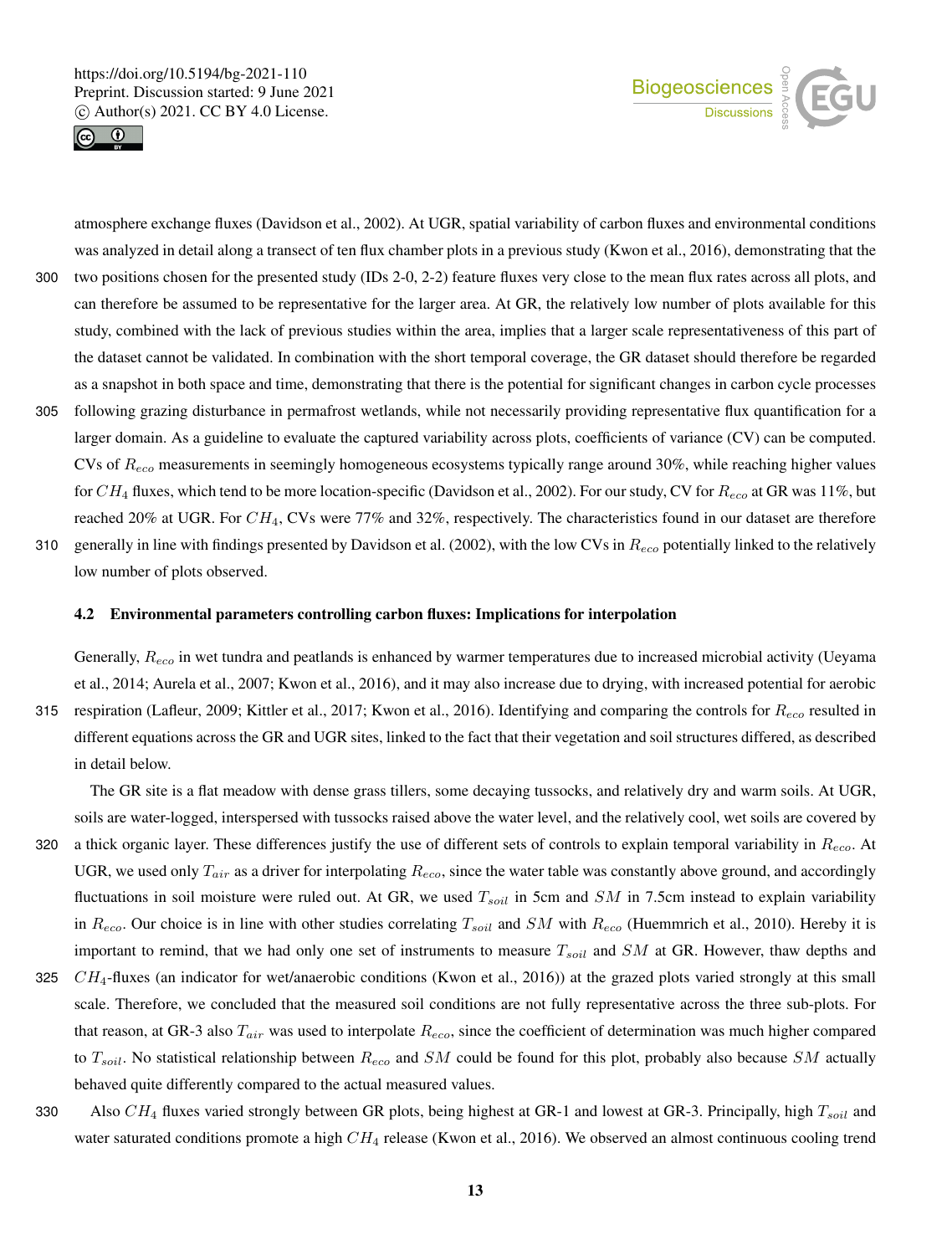



from warm to cold across the whole observation period. At the same time, also soil moisture continuously decreased. Therefore, high SM were always accompanied by high  $T_{soil}$  and low SM by low  $T_{soil}$ . This made it difficult to disentangle their effects on  $CH_4$  fluxes.

## 335 4.3 Chamber fluxes in Arctic tundra ecosystems

Estimates of carbon fluxes obtained by chamber measurements in this study cover a similar range compared to recent reference studies related to grazing in the arctic tundra (see Tab. 4). Still, when directly comparing the results between studies, one has to keep in mind inter- and intra-annual variability in environmental conditions, and therefore also in carbon fluxes, which are highly pronounced in tundra ecosystems (López-Blanco et al., 2017; Falk et al., 2015). Differences in experimental approaches 340 how to assess and display the fluxes further aggravate the comparison of fluxes across studies. Furthermore, many studies cover

longer timescales compared to this study.

Values presented by Kwon et al. (2016), obtained during flux chamber campaigns from the period 2013-2015 at the Ambolikha site that served as the UGR reference within the context of the presented study, largely agree with our findings. A wet *Carex* meadow (grazed by geese) in a subarctic coastal tundra showed very similar values compared to values at UGR (Kelsey

345 et al., 2016). Most of the other studies displayed in Tab.3 were conducted in the high arctic, therefore flux magnitudes are expected to be lower compared to our study (Cassidy et al., 2016; Falk et al., 2015; Curasi et al., 2016). Falk et al. (2015) observed similar patterns concerning the amplification of both  $GPP$  and  $R_{eco}$  as a response to grazing compared to our study for a wet tundra ecosystem. However, we are not aware of studies examining carbon fluxes on a similar type of a grazed ecosystem, compared to Pleistocene park, in corresponding climatic conditions.

Table 4. Comparison of mean growing season fluxes (chamber measurements) in recent studies. Values in  $[\mu mol Cm^{-2}s^{-1}]$ . (\*) indicates sites in the same area as UGR in this study.

| Year | GPP                  | $R_{eco}$         | NEE                  | ecotype                            | Reference               |
|------|----------------------|-------------------|----------------------|------------------------------------|-------------------------|
| 2019 | $-11.06(\pm2.48)$    | $7.09(\pm 1.31)$  | $-3.97(\pm 0.59)$    | wet tussock tundra (GR, grazed)    | this study              |
| 2019 | $-7.19(\pm 2.12)$    | $3.13(\pm 1.02)$  | $-4.06(\pm 3.14)$    | wet tussock tundra (UGR, ungrazed) | this study              |
| 2014 | $-7.32 \ (\pm 0.11)$ | $3.15(\pm 0.15)$  | $-4.15 \ (\pm 0.17)$ | wet tussock tundra $(*)$           | Kwon et al. $(2016)$    |
| 2014 | $-5.98 \ (\pm 0.03)$ | $3.84(\pm 0.20)$  | $-2.14 \ (\pm 0.17)$ | wet tussock tundra $(*)$           | Kwon et al. (2016)      |
| 2016 | $-7.17 \ (\pm 0.33)$ | $5.54(\pm?)$      | $-1.63 \ (\pm 0.33)$ | grazed wet Carex meadow            | Kelsey et al. $(2016)$  |
| 2016 | $-4.26 \ (\pm 0.61)$ | $2.69(\pm 0.26)$  | $-1.60 \ (\pm 0.56)$ | high arctic tundra                 | Curasi et al. (2016)    |
| 2012 | $-4.67 \ (\pm 0.32)$ | $1.91(\pm 0.1)$   | $-2.73 \ (\pm 0.26)$ | arctic mire, grazed                | Falk et al. (2015)      |
| 2012 | $-4.28 \ (\pm 0.34)$ | $1.67(\pm 0.076)$ | $-2.53 \ (\pm 0.26)$ | arctic mire gr. exclosure          | Falk et al. (2015)      |
| 2013 | $-3.91 \ (\pm 0.21)$ | $2.43(\pm 0.1)$   | $-1.47 \ (\pm 0.15)$ | arctic mire, grazed                | Falk et al. (2015)      |
| 2013 | $-3.07 \ (\pm 0.21)$ | $2.29(\pm 0.11)$  | $-0.78 \ (\pm 0.16)$ | arctic mire, gr. exclosure         | Falk et al. (2015)      |
| 2015 | $-1.47 \ (\pm 0.26)$ | $1.14(\pm 0.15)$  | $-0.33 \ (\pm 0.15)$ | ungrazed high arctic tundra        | Cassidy et al. $(2016)$ |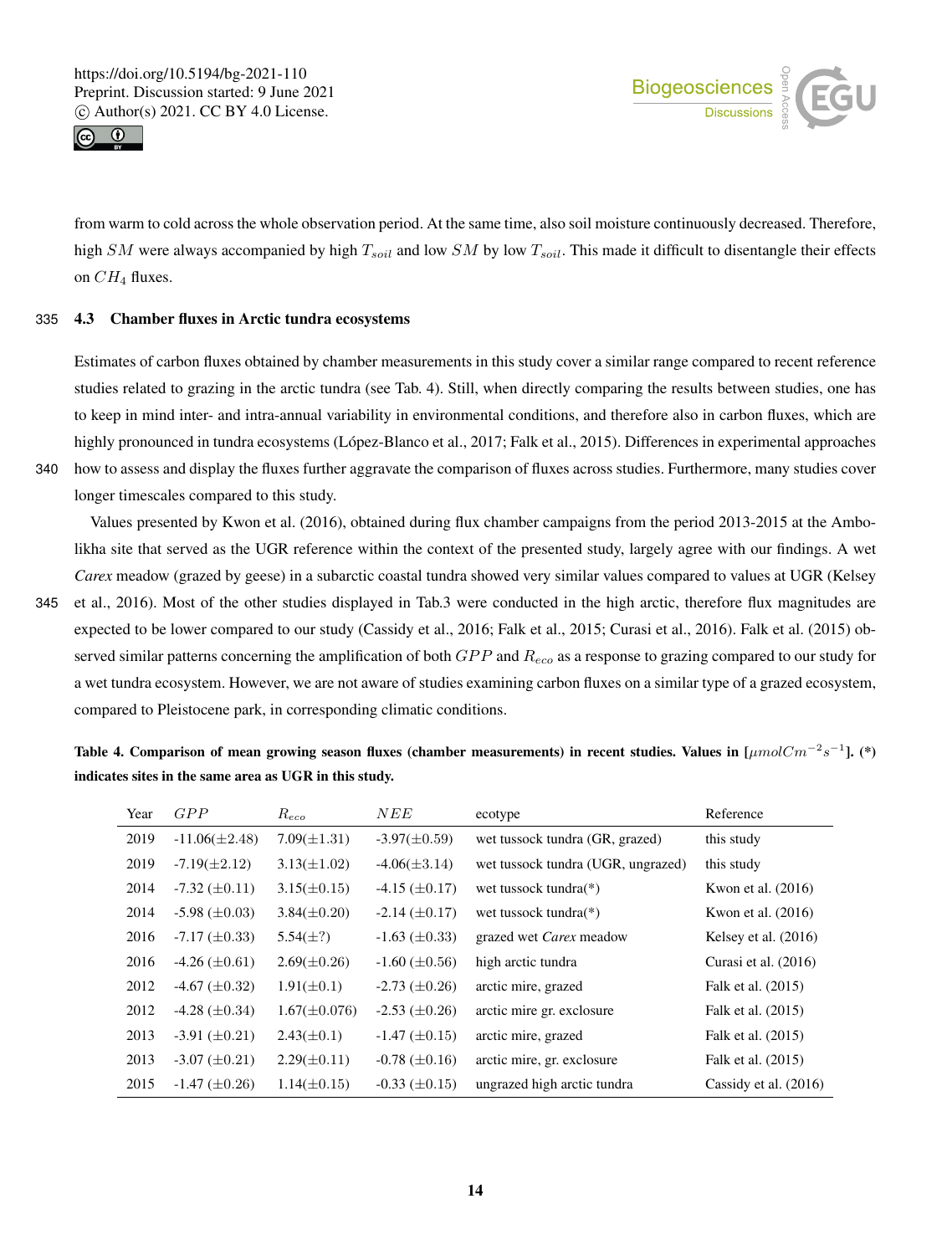



# 350 4.4 Grazing Impacts on Vegetation and Albedo at Pleistocene Park

Grazing by large herbivores had a number of obvious impacts on the vegetation in Pleistocene Park. However, one issue that complicates the attribution of the herbivore influence on the vegetation is the year-long human disturbance by the park operations. While this influence is mostly restricted to selected areas and transects across the park, and no major direct impact was apparent for the study plots used within the context of this study, one cannot completely disentangle the impacts of man-made 355 and grazing disturbances. Another issue that needs to be considered when interpreting the presented intercomparison of GR and UGR sites are potential differences in site characteristics that were already present before grazing management in the Pleistocene Park areas started. Lacking pre-treatment flux datasets for both sites, the only reference that is available is the similar appearance of both GR and UGR sites in photographs from the early 2000s, i.e. a time when ecosystem transformation due to grazing was still in an initial stage. Accordingly, while the differences in aboveground ecosystem characteristics described 360 below can clearly be attributed to grazing pressure over the past two decades, the highlighted differences in carbon fluxes may at least partially have been present in the pre-treatment state. While unlikely to affect the qualitative tendencies of higher carbon turnover, and reduced methane emissions, this potential systematic bias clearly needs to be considered when evaluating and interpreting the flux numbers.

Around our chamber site at GR, almost all sedge-tussocks were in a state of decay, or had disappeared almost completely. 365 In place of them or between their remnants, many single plant tillers (mainly *Carex spec.* and *Calamagrostis langsdorfii*) grew. These apparent changes in soil and vegetation properties in Pleistocene park are in accordance with previously reported observations documenting grazing impacts. For example, the transformation from tussocks to grass mats by grazing, accompanied by a strong increase in belowground biomass, was already observed for montane biomes (Hofstede and Rossenaar, 1995; Pucheta et al., 2004). Some sedges found in Arctic environments, such as *Carex aquatilis*, were shown to benefit from muskox-grazing,

370 since they feature strong root production and the ability to produce dense grass tillers, and therefore more easily recover from grazing (Raillard and Svoboda, 1999; Kitti et al., 2009). This ability gives them an advantage over other species (Tolvanen and Henry, 2000), leading to a more turf-like vegetation structure that gradually replaces the original plant community.

Fertilization of tundra ecosystems through available nutrients from urine and faeces also influences vegetation communities under grazing pressure (Raillard and Svoboda, 1999, 2000). Accelerated urea-nutrient uptake by living plants has been reported

- 375 for upland tundra (Barthelemy et al., 2018), where graminoids were more efficient in using these resources compared to shrubs. At ungrazed sites such as UGR, the aboveground parts of the plant die off, wither and accumulate on the topsoil, where they rot slowly, leading to a thick organic layer (Kwon et al., 2016). In comparison, at grazed sites such as GR, the plant shoots were regularly removed by the animals resulting in reduced litter accumulation. Linked to the same effect, valleys in the Canadian Arctic which are regularly grazed by muskoxen give the impression of a productive meadow, while ungrazed sites in the same
- 380 region appear overgrown, and rather nutrient starved (Raillard and Svoboda, 2000). Similar effects were observed by Falk et al. (2015), where excluding muskoxen from an Arctic mire decreased the amount of plant tillers and increased litter and moss cover. In both upland and lowland tundra ecosystems, herbivores, mostly reindeer or muskoxen, have been shown to reduce moss cover, and decrease shrub cover by trampling and browsing, promoting the expansion of graminoids (Kitti et al., 2009;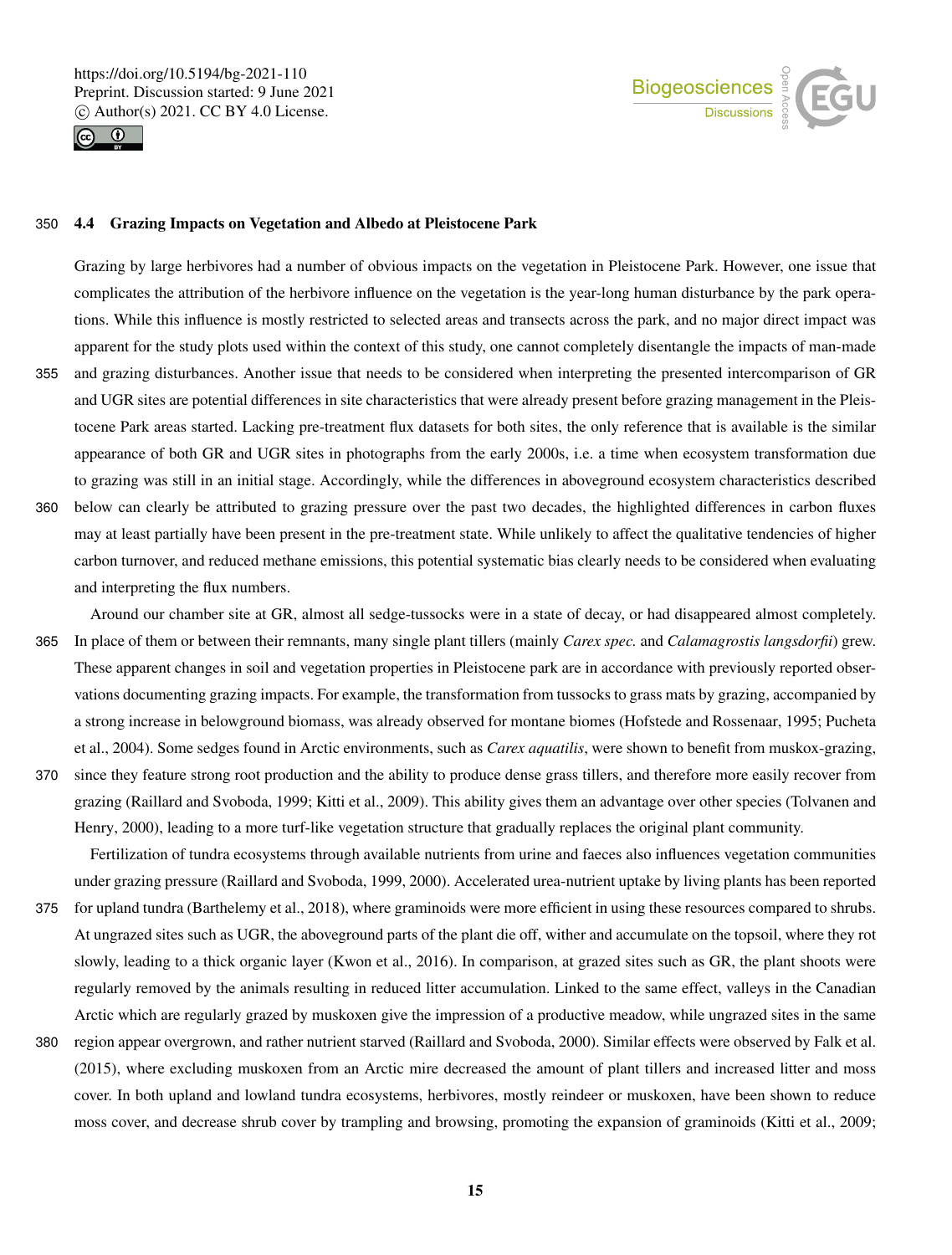



Manseau et al., 1996; Olofsson, 2006; Ylänne et al., 2018; Falk et al., 2015). Landscapes covered by graminoids usually have 385 a higher albedo compared to shrub covered ones (Te Beest et al., 2016; Chapin et al., 2005). Accordingly, herbivore grazing can systematically increase the surface reflectivity, and therefore reduce ecosystem energy input. This observation agrees with our results, which show a significantly higher albedo at GR compared to UGR. Within Pleistocene Park, we are confident that in more shrubby, heavily browsed upland tundra and taiga areas, the increase of albedo following the grazing impact is even more pronounced due to the expansion of graminoids. Since the grazing history of about 22 years at Pleistocene park is still 390 relatively short, the ecosystem is most probably still in a transition state. We therefore expect further changes in vegetation community structure over the coming decades, given a persistent grazing pressure, i.e. a further condensing of the grass mat and accordingly increased tiller formation and living belowground biomass. Denser grass cover is likely to further enhance the albedo, and also will more effectively shade the soil surface. On the long term, both effects should therefore contribute to alter the energy budget, mostly likely leading to a cooling of shallow soil layers (see also below).

#### 395 4.5 Grazing impacts on soil properties

We found overall  $T_{soil}$ , especially in the topsoil, to be higher at the grazed sites, as well as temperature gradients to be steeper, and thaw depths to be greater. At the same time, GR was relatively dry compared to UGR, where the water table was above ground throughout our observation period. Ultimately,  $T_{S,5cm}$  at GR reacted one order of magnitude faster to changes in  $T_{air}$ compared to UGR-1 and UGR-2. Overall, we suggest two dominating processes how grazing pressure transformed the soil 400 at GR: Compacting the soil by trampling the organic peat layer (plus related effects on vegetation) and the reduction of soil moisture. A long-term drainage experiment conducted at UGR demonstrated that the topsoil peat layer can strongly influence

the soil thermal regime within tundra ecosystems. When drying out the organic layer, it warms up faster, but conducts the heat to deeper soil layers only very inefficiently (Kwon et al., 2016). When this peat layer is trampled by herbivores, as observed at GR, the soil thermal regime is significantly modified. Furthermore, it probably leads to fewer air-filled pores in the overall 405 soil profile and creates higher soil bulk densities, and in turn also increases thermal conductivity and diffusivity (Ochsner et al., 2001).

A reduction of soil moisture, which was observed at GR, generally leads to a decrease of thermal conductivity and heat capacity in organic soils (Ochsner et al., 2001; Kwon et al., 2016). Since the warming of the soil was overall stronger at GR, the effects of lower water content on reducing the soil heat capacity along with the higher conductivity caused by topsoil

- 410 compaction may have taken over as the dominant control. Accordingly, higher temperatures and temperature fluctuations are likely, since less energy is needed to warm up the soil and increase thaw depths. In previous studies, trampling and grazing in the tundra was already shown to lead to the diminishing of the organic litter/moss layer on the topsoil, the decrease of shading by shrubs, and consequently causes higher soil temperatures and more compact soils (Ylänne et al., 2018; Olofsson et al., 2001, 2004; Te Beest et al., 2016; Falk et al., 2015). These studies suggest that the differences in soil properties between GR
- 415 and UGR may be predominantly attributed to grazing pressure.

As stated in the previous section, belowground biomass is expected to increase as the grass mat at GR gets more and more dense. A higher percentage of organic matter in the soil would decrease heat conduction (Balland and Arp, 2005; Abu-Hamdeh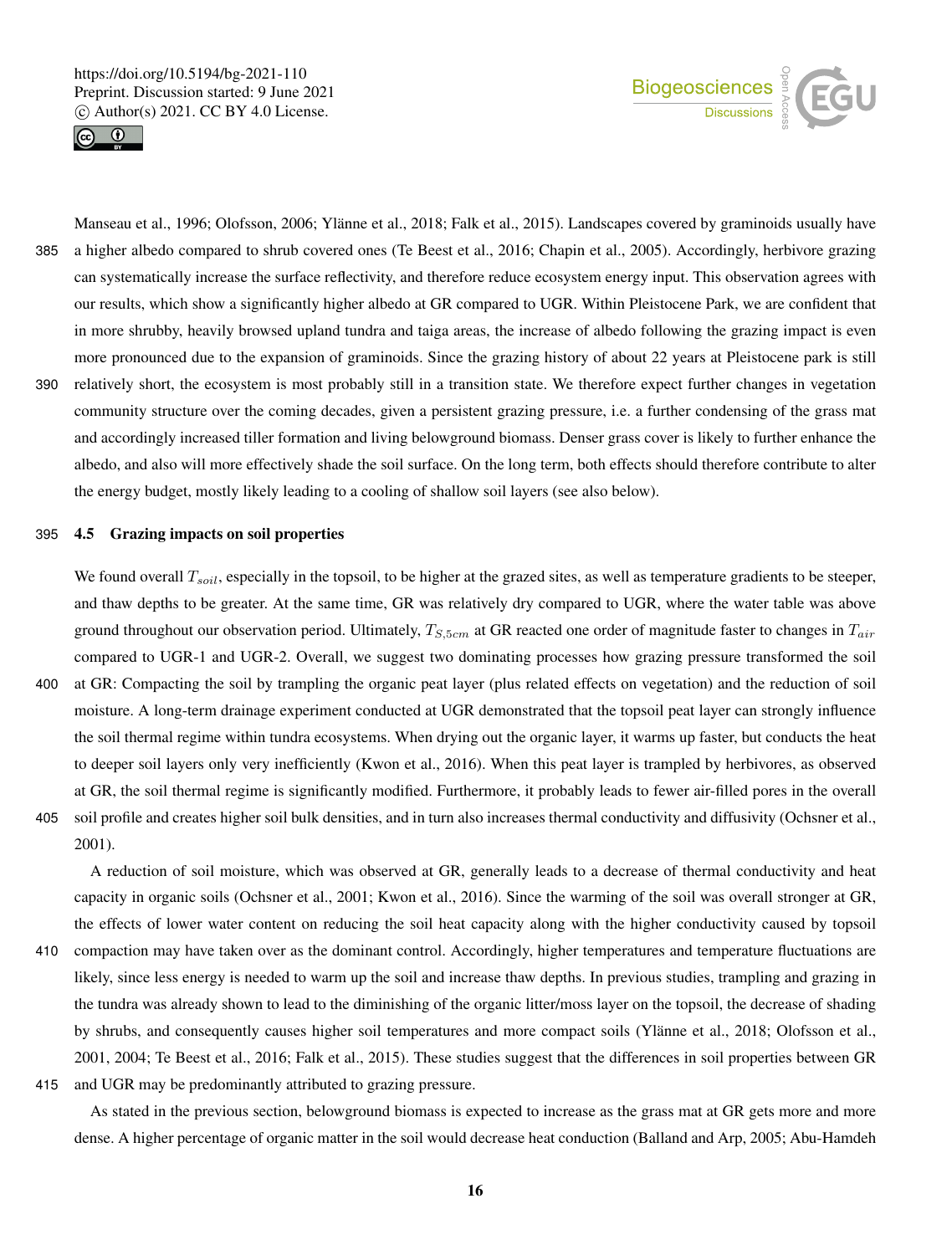



and Reeder, 2000), and therefore it can be expected that heat conductivity will decrease again, as the transformation of the ecosystem progresses. Accordingly, on the long term thaw depths may become shallower, and carbon pools in deeper layers 420 may be better preserved as temperatures drop.

The lower soil moisture observed at GR can be linked to an increase in evapotranspiration. The transpiration rate correlates with an observed stronger photosynthetic activity (i.e.  $GPP$ ), due to the adjustment of stomatal conductance to match the biochemical potential for photosynthesis (Farquhar and Sharkey, 1982; Field et al., 1992). Additionally, evaporation increases due to the decrease of litter as a result of grazing (Larson and Whitman, 1942; Dyksterhuis and Schmutz, 1947). Accordingly,

425 a decline in soil moisture is reported for tundra ecosystems under grazing influence (Ylänne et al., 2018), and also for other grazed biomes (Vandandorj et al., 2017; Yan et al., 2018; Larson and Whitman, 1942; Dyksterhuis and Schmutz, 1947), where soil structural (i.e. compaction) and subsequent hydrological changes have been reported. In summary, our results for the grazed site within Pleistocene Park, which show drier soils and a higher GPP compared to UGR, agree with previous findings, emphasizing that grazing can exert strong changes to the thermal and hydrological regimes.

## 430 4.6 Grazing influence on carbon fluxes

Our findings confirm that grazing in tundra ecosystems can lead to higher  $T_{soil}$  and lower soil moisture, which is usually related to an increase in  $R_{eco}$  (Ylänne and Stark, 2019; Väisänen et al., 2014; Metcalfe and Olofsson, 2015; Cahoon et al., 2012). This increase in  $R_{eco}$  was similar in experiments studying warming and drainage effects on tundra ecosystems exclusively (Christensen et al., 2000; Huemmrich et al., 2010; McEwing et al., 2015; Oechel et al., 1998; Zona et al., 2011; Natali et al.,

- 435 2015). In addition to triggering these biogeophysical shifts in soil properties, grazing was also shown to lead to faster nutrient cycling in both upland and lowland tundra ecosystems (Ylänne et al., 2018; Olofsson et al., 2001, 2004; Stark et al., 2007; Barthelemy et al., 2018; Raillard and Svoboda, 2000). Increases in primary productivity linked to higher nutrient availability (Olofsson et al., 2001; Ylänne and Stark, 2019; Raillard and Svoboda, 2000), along with soil thermal and hydrological changes, might therefore be an explanation for high  $GPP$  fluxes observed in our Pleistocene Park study plots. As discussed earlier, these
- 440 increases may even be more pronounced after full recovery from the disturbance inflicted by installing the chamber collars. Accordingly, despite the reported increases in  $GPP$ , our experiments did not yield an enhancement in net carbon uptake by grazing, i.e. a more negative  $NEE$ , during the growing season. In contrast, in other wet Arctic graminoid communities (Falk et al., 2015), NEE was greatly enhanced by grazing. In upland tundra ecosystems, however, net uptake was often lower at grazed compared to ungrazed or only lightly grazed sites. Main explanations for these shifts were either a simultaneous
- 445 increase in  $R_{eco}$  at grazed sites (Ylänne and Stark, 2019; Väisänen et al., 2014; Metcalfe and Olofsson, 2015; Cahoon et al., 2012) balancing  $GPP$  gains, or a decrease in  $GPP$  linked to a decrease in plant biomass and leaf area index (Metcalfe and Olofsson, 2015; Cahoon et al., 2012) following grazing. However, at the same time grazed upland tundra exhibits stable or even increased below-ground carbon storage (Ylänne et al., 2018), indicating that decreased  $R_{eco}$  in the non-growing season possibly (over-)compensates the decreased NEE in the growing season. It can be speculated that the reported differences
- 450 in ecosystem properties between grazed and not grazed areas have further implications for carbon fluxes in the non growing season that have not yet been studied in detail.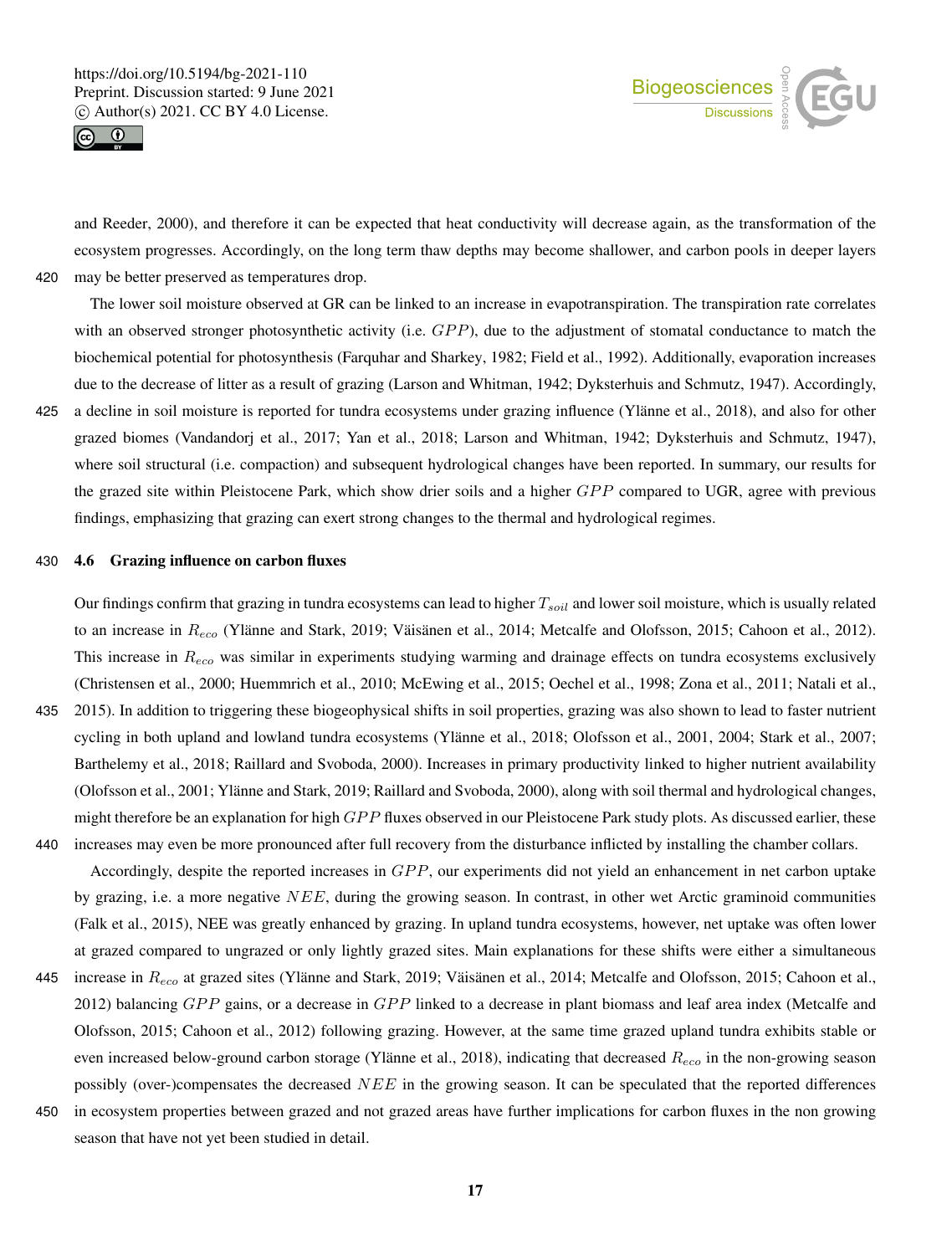



GR is an ecosystem in transition from a tussock tundra topped by a thick organic layer to a grassland with dense tillers. At the same time, the mean water table during the growing season has been lowered. These shifts also change in which soil horizon carbon is primarily accumulated, with stronger accumulation in deeper soil layers, as observed by Hofstede and Rossenaar 455 (1995) and Pucheta et al. (2004). The decay of the remnants of tussocks, as well as the decomposition of large carbon pools in the now drier organic topsoil, contribute to the observed high ecosystem respiration rates. These fluxes, however, will probably decrease in the future, leading to decreasing rates of  $R_{eco}$  and therefore increased NEE.

In contrast to the current situation in most circum-Arctic ecosystems, Pleistocene Park exhibits a high diversity of herbivores that are absent from the landscape elsewhere. Previous studies indicated that herbivore diversity leads to a more balanced use 460 of food plants (Chang et al., 2018, 2020; Larter and Nagy, 2001; Sitters et al., 2020; Cromsigt et al., 2018) and correlates with increased carbon uptake and soil carbon storage (Chang et al., 2018, 2020; Sitters et al., 2020). While such shifts yet have to be shown for permafrost ecosystems, first observations in Pleistocene Park hint at positive long-term effects of big herbivore introduction on carbon sequestration. These insights, and also questions emerging from ongoing studies, call for

future research concerning the influence of big herbivores on the carbon balance of permafrost ecosystems, with a focus on

465 long-term, year-round monitoring.

#### 5 Conclusions

In this study, we investigated the impact of long-term grazing disturbance on a previously wet tussock tundra ecosystem underlain by permafrost in the Siberian Arctic using flux-chamber observations over 2.5 weeks during the growing season in summer 2019. Over the past 22 years, introduction of large herds of herbivores in the context of the so-called Pleistocene Park

- 470 experiment has altered vegetation and soil properties within the affected area, this way initiating an ongoing transformation from a water-logged, overgrown tussock tundra towards a drier ecosystem featuring more turf-like vegetation. We compared the managed ecosystem inside Pleistocene Park to a nearby undisturbed reference site, focusing our study on differences in soil thermal and hydrological properties, and how these influenced the exchange fluxes of carbon between ecosystem and atmosphere.
- 475 We measured a significantly lower albedo at the grazed site compared to the undisturbed reference, which can be mostly explained by a lower abundance of shrubs. Soil compaction as a result of trampling, in combination with higher evapotranspiration losses, led to a decrease in soil moisture. Linked to the associated reduction in soil heat capacity, topsoil temperatures in the park were higher and reacted one order of magnitude faster to changes of air temperatures compared to the undisturbed tundra. Due to warmer and drier conditions in the soil, both  $GPP$  and  $R_{eco}$  during July were significantly higher at the grazed
- 

480 site in the park compared to a undisturbed wet tussock tundra, while differences in  $NEE$  are not pronounced.  $CH_4$  emissions, following the shift in hydrological properties, were distinctly lower in the park, but also highly variable between plots.

The effect of grazing on nutrient availability, and associated responses of the vegetation community, remain open questions that must be quantitatively assessed at Pleistocene park. Furthermore, it is essential that carbon fluxes will be investigated over longer timescales, with year-round data coverage. Especially fluxes during autumn and early winter, which account for a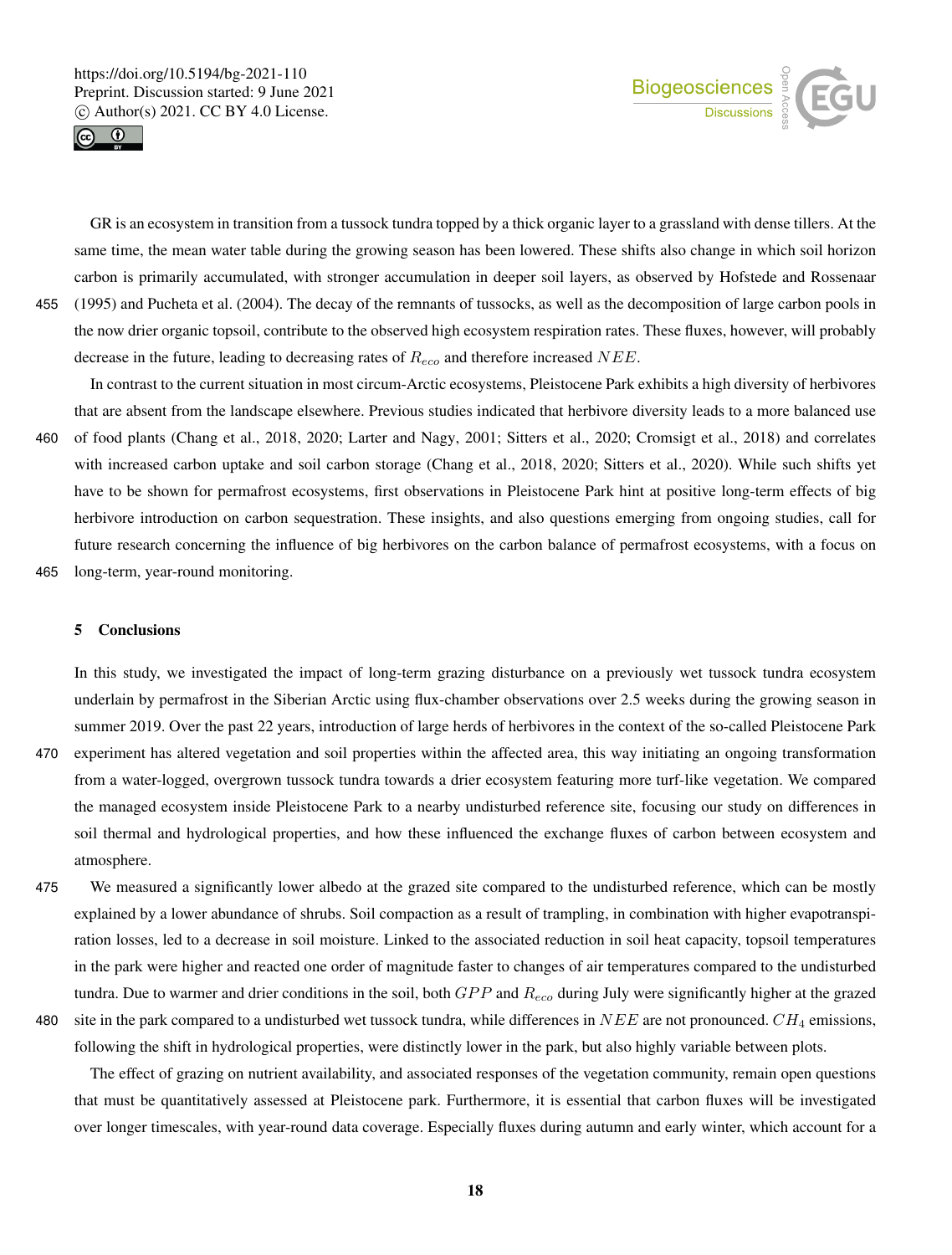https://doi.org/10.5194/bg-2021-110 Preprint. Discussion started: 9 June 2021  $\overline{c}$  Author(s) 2021. CC BY 4.0 License.<br> $\overline{c}$ 





485 significant part of the annual carbon budget, need to be included to enable a more comprehensive assessment of the net effects of grazing management on carbon sequestration in the Arctic tundra. Accordingly, future experiments are planned to address these research topics.

*Code and data availability.* Both datasets and code are available from the author upon request.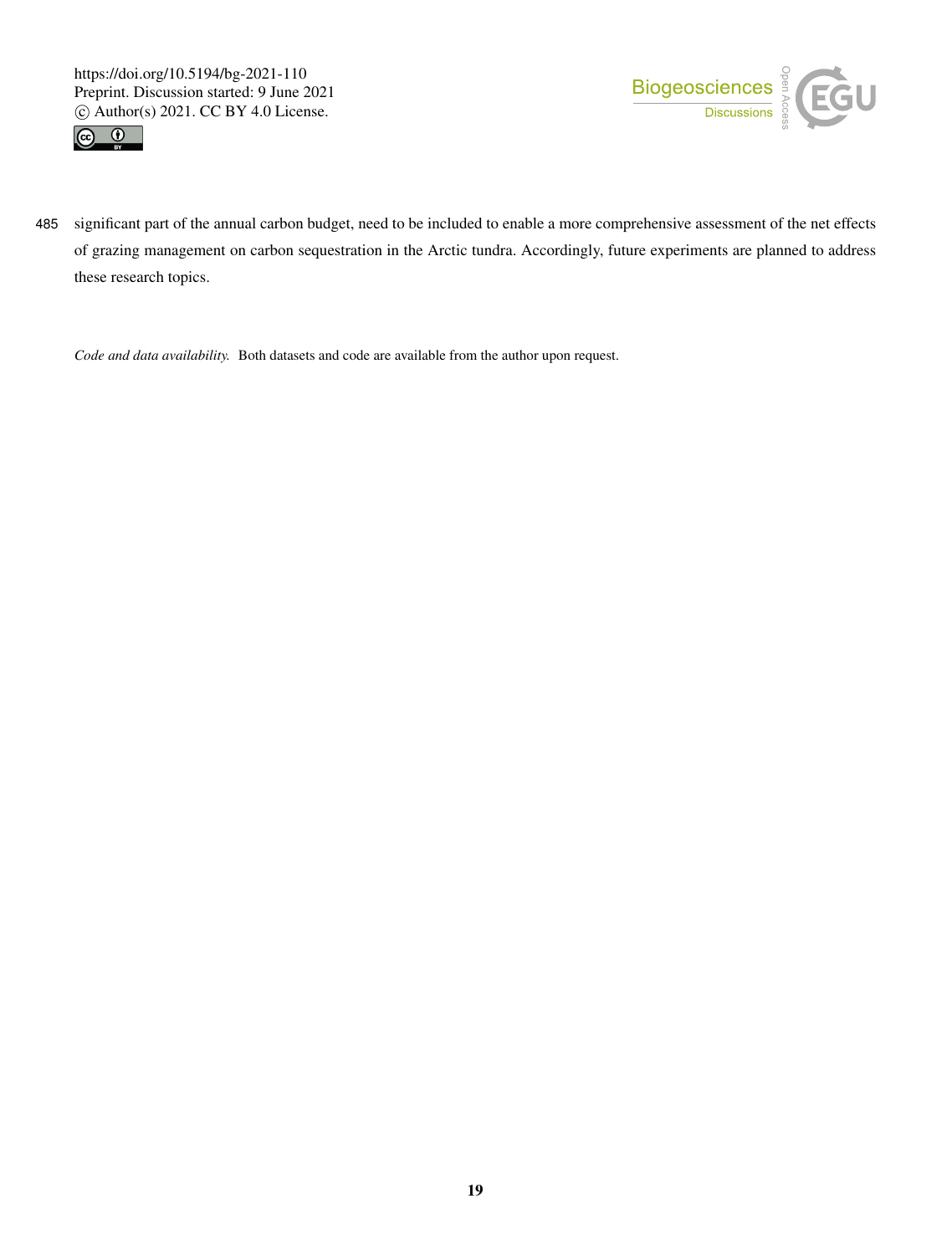



#### Appendix A: Derivation of Models for the Interpolation of C-Fluxes

when trying to explain residuals with  $SM$ , thaw depth or other variables (Fig A2).

# 490 A1 Modeling  $R_{eco}$

Investigating the environmental drivers and their evolution in correlation with  $R_{eco}$  measurements revealed that there is no uniform set of drivers across observation sites yielding optimum regression fits across.

For GR-1 and GR-2, in contrast to all other sites, changes in SM apparently exerted a strong influence on  $R_{eco}$  (see Fig.A1). However not in all SM-ranges both high and low  $T_{soil}$  or  $T_{air}$  were measured. Therefore,  $R_{eco}$  fluxes during a moisture interval 495 that shows a wide spectrum of soil temperatures, specific for each site  $(SM_{7.5cm}$  at GR-1: 54% - 61%; at GR-2: 57.5% - 62%), were chosen in which a exponential regression ( $T_{soil}$  in 5 cm  $\sim R_{eco}$ ) was conducted (blue dots, left graphs, Fig. A1). The resulting formula was applied to the  $T_{soil}$  in 5 cm of the whole SM range, which yielded a simulated set of values for  $R_{eco}$ if soil moisture did not change. This set of values was subtracted from the original flux values, and residuals were utilized for a second, linear regression (residuals  $\sim SM_{7.5cm}$ , central graphs, Fig. A1) to account for the influence of variable soil 500 moisture on fluxes. Huemmrich et al. (2010) observed a similar correlation between soil water regime, soil temperature and soil moisture as proposed here, substantiating the approach. For  $R_{eco}$  estimates at GR-3, UGR-1 and UGR-2, fits were optimal when utilizing air temperatures in combination with an exponential regression, while no significant correlation could be found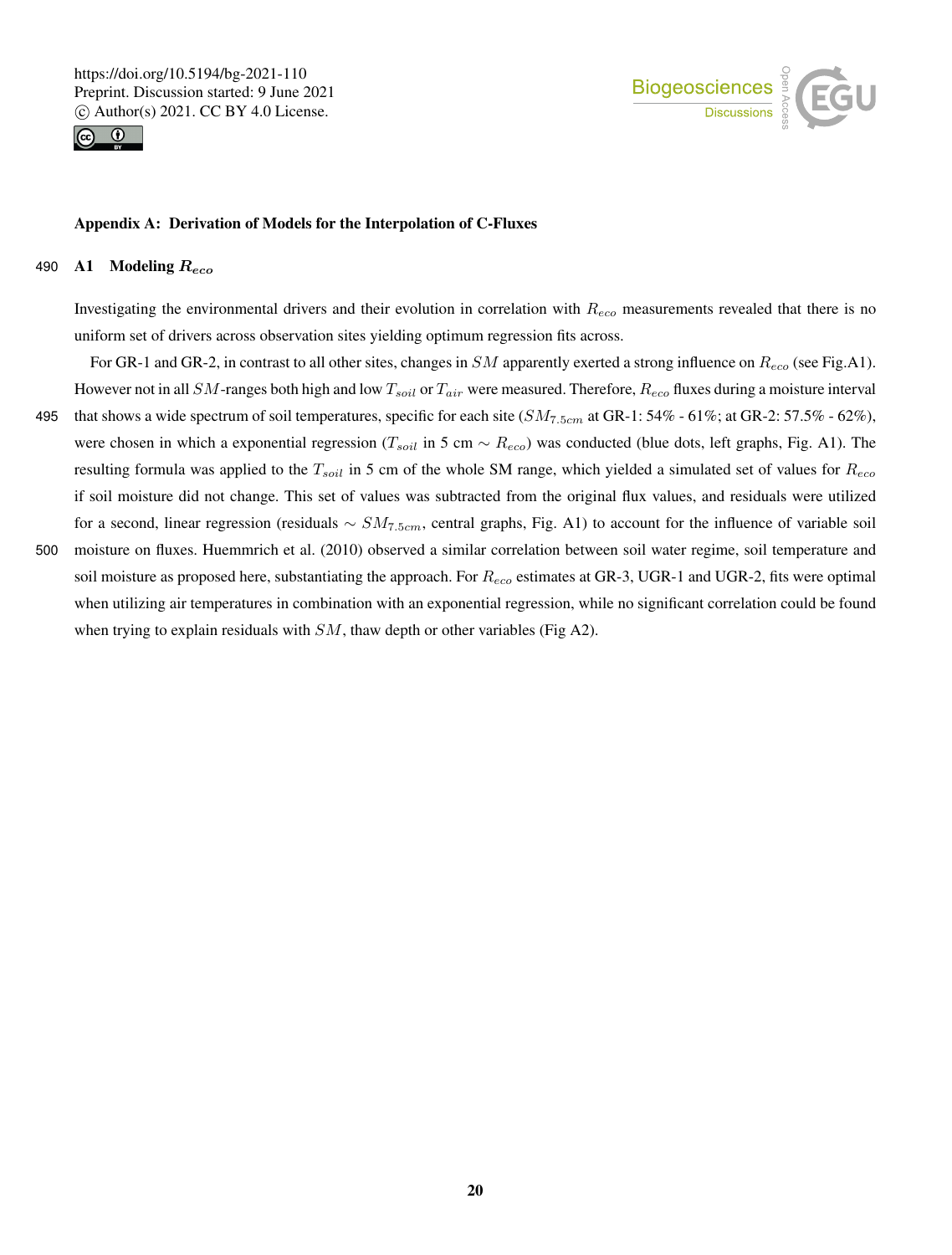





Figure A1. Depiction of the relationship between  $T_{S,5cm}$  and  $SM$  and  $R_{eco}$  for GR-1 and GR-2. Interpolation models are formed by the equations of depicted regression curves. The graphs on the right show modeled vs. measured fluxes, respectively.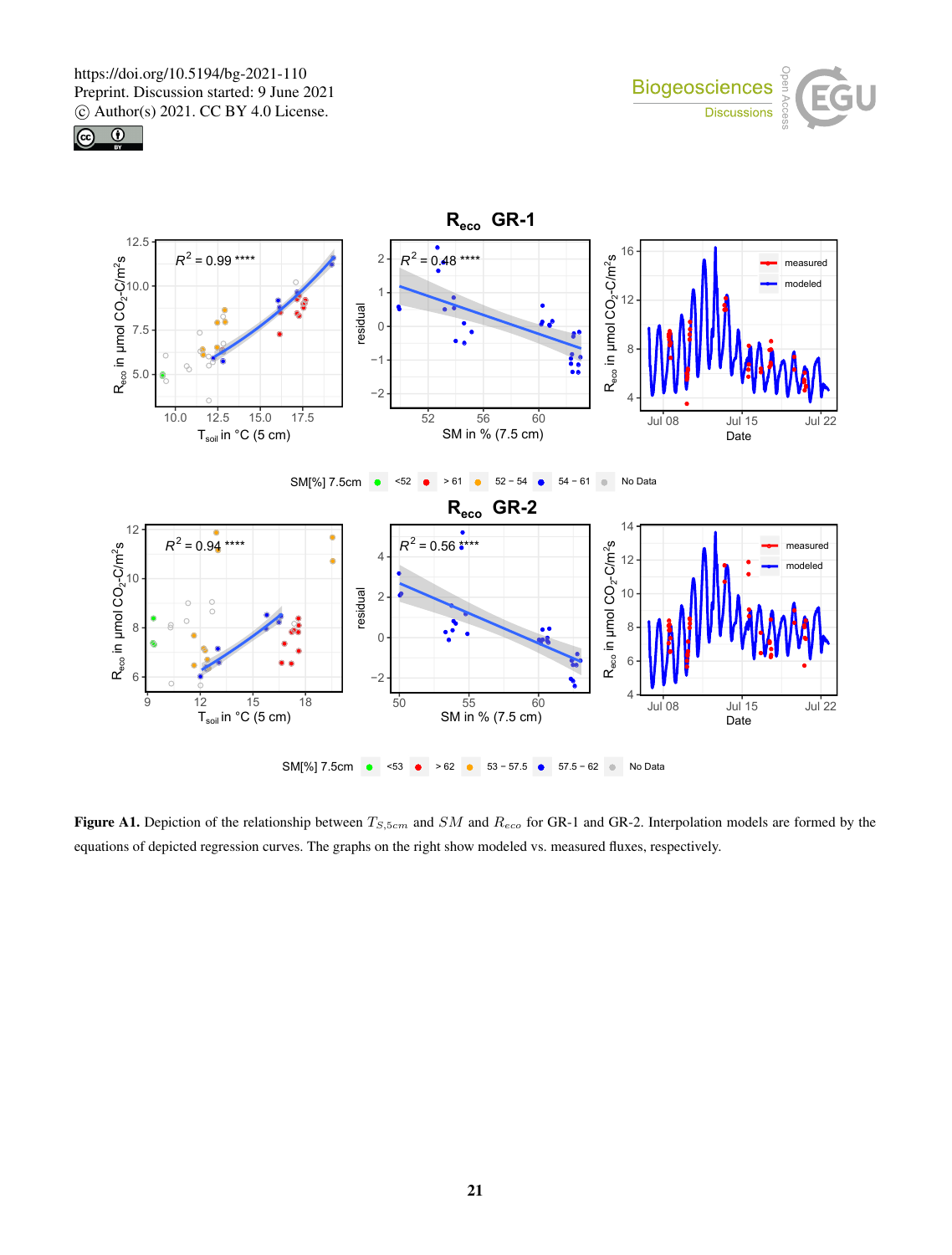



505



Figure A2. Depiction of the relationship between  $T_{air}$  and  $R_{eco}$  for GR-3, UGR-1 and UGR-2 (left column). Interpolation models are formed by the equation of the depicted regression curve. The graphs on the right show modeled vs. measured fluxes, respectively.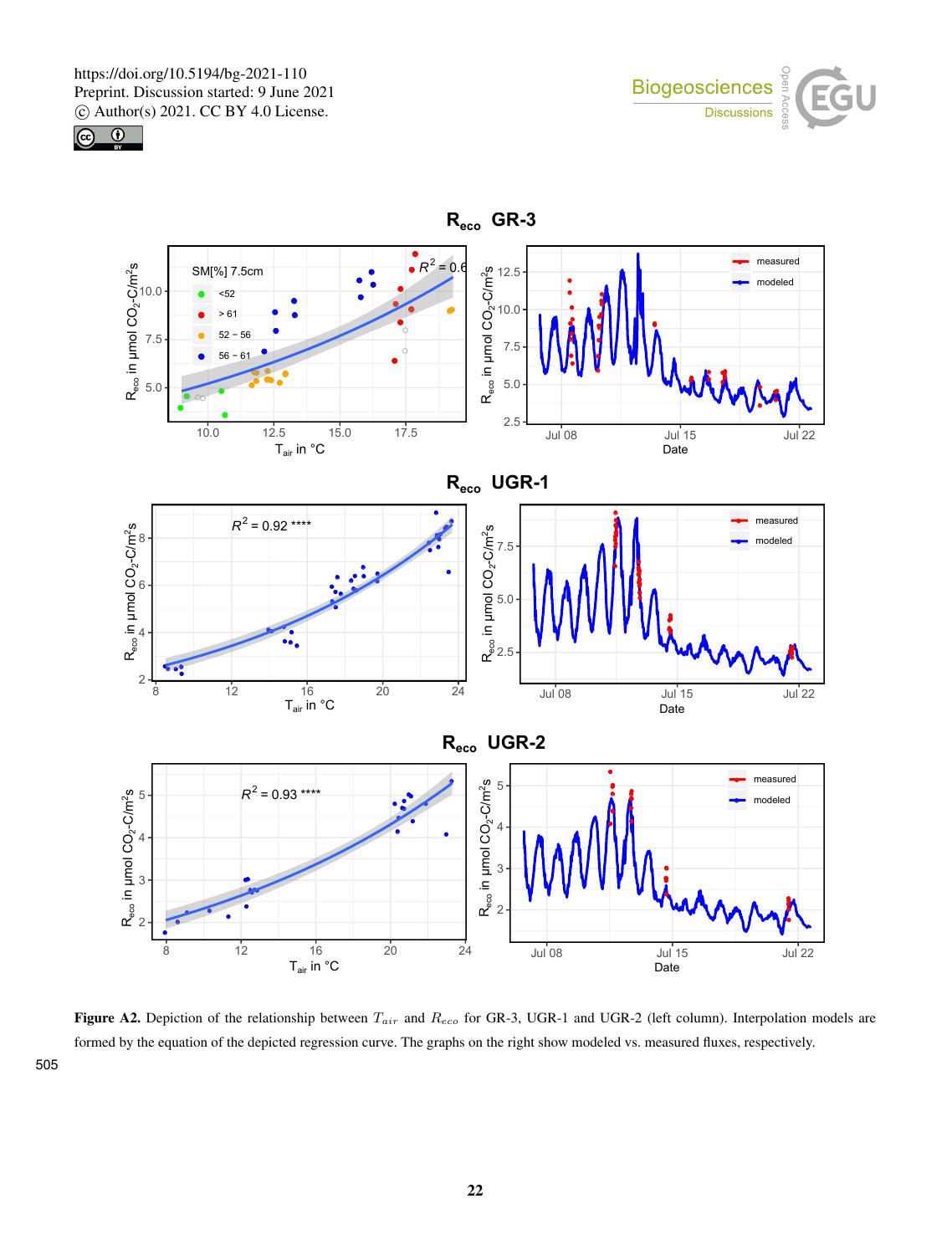



# A2 Modeling  $CH_4$  Fluxes

 $CH_4$  fluxes showed a strong correlation to both  $T_S$  (all sites) and SM at all depths (GR-1, GR-2, GR-3). However, there was a strong co-linearity between  $T_S$  and SM. Therefore, to reach the best possible fit for interpolating  $CH_4$  fluxes, at GR, while accounting for both drivers, data was split up in two moisture groups  $(SM_{15cm} > 60\%$  and  $SM_{15cm} < 60\%)$  to apply 510 a pseudo-stepwise regression. Then, for each plot, a linear regression between  $CH_4$  fluxes of the lower moisture group and  $T_{S,25cm}$  was computed (Fig.A4 b, e, h). Second, the resulting linear equation was applied to the complete dataset for each plot integrating both moisture groups. The residuals between these calculated values and the measured values was fitted against  $SM_{15cm}$ , applying another linear regression, resulting in a second linear equation. These two resulting equations were used to interpolate  $CH_4$  fluxes for each plot. Since soil moisture did not change at UGR-1 and UGR-2, the linear regression between 515  $CH_4$  fluxes and  $T_{S,15cm}$  yielded the linear equations used to model fluxes at these sites (Fig.A3).



Figure A3. Exponential regressions between  $CH_4$  fluxes and  $T_{S,15cm}$  for UGR-1 (a) and UGR-2 (b).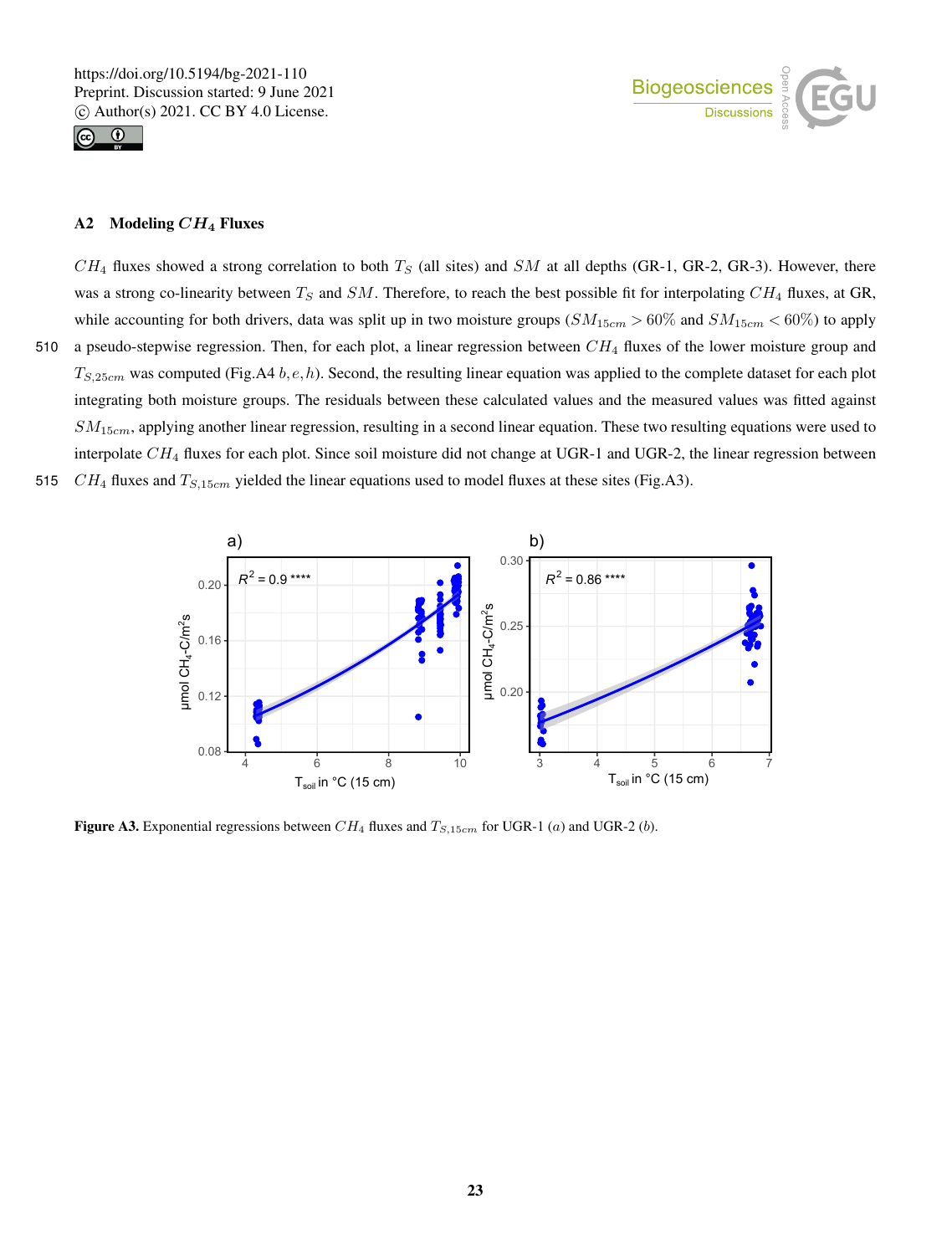





Figure A4. Depiction of influencing drivers of CH<sub>4</sub>-fluxes (GR-1:  $a, b, c$ , GR-2:  $d, e, f$ , GR-3:  $g, h, i$ ) and the following derivation of formulas for the interpolation process, showing how magnitude of fluxes is higher for high soil moisture  $(a, d, g)$ , and how  $SM_{15cm}$  and  $T_{S,25cm}$  jointly explain  $CH_4$  fluxes.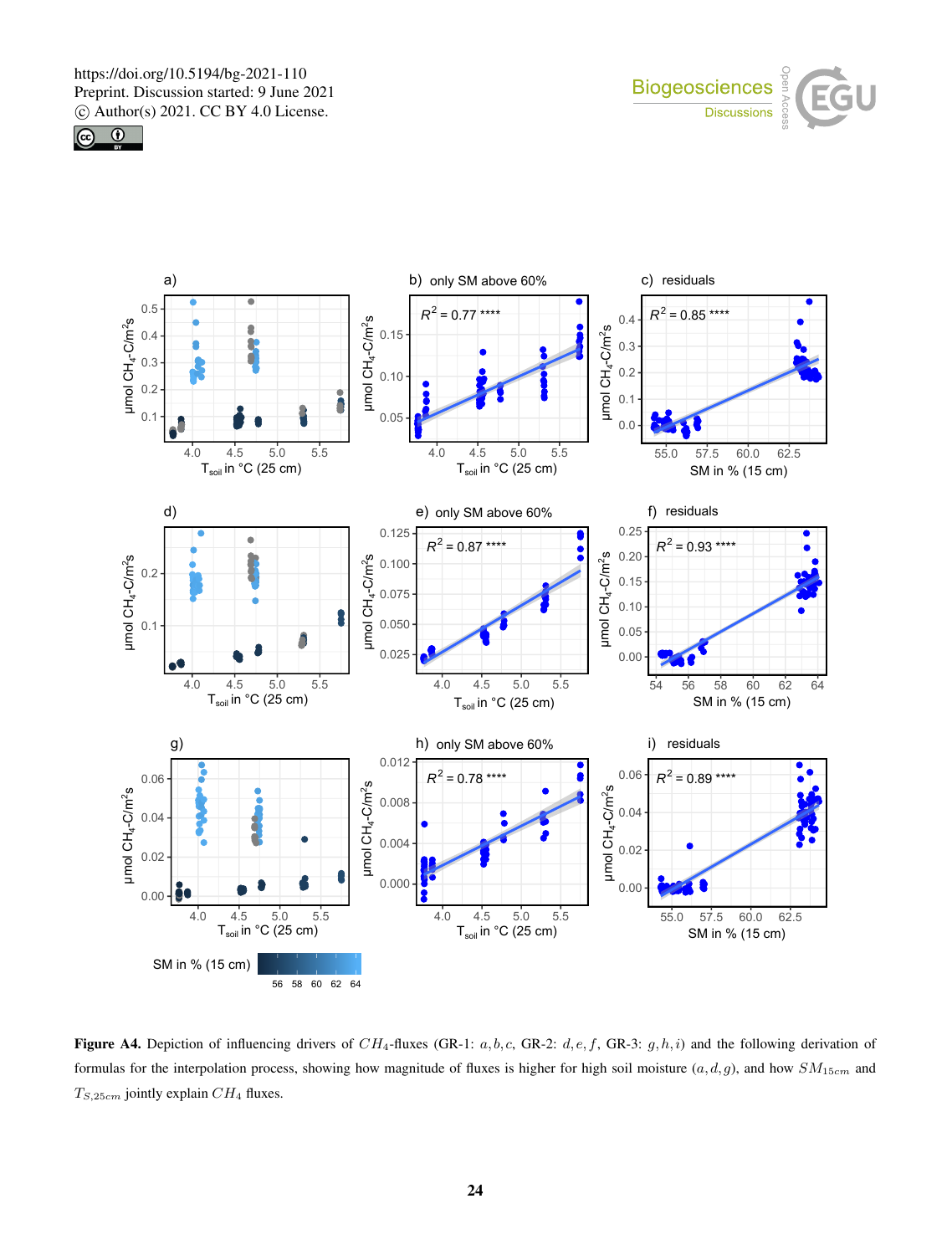



## A3 Error Calculation

Table A1. Error range of C-fluxes, with values given in [ $\mu mol Cm^{-2}s^{-1}$ ].  $Err_{abs}$  describes the final cumulative error that is also used in the results section.

|                           | $UGR-1$ | $UGR-2$ | $GR-1$ | $GR-2$ | $GR-3$  |  |  |
|---------------------------|---------|---------|--------|--------|---------|--|--|
| $\mathbf{R}_{eco}$        |         |         |        |        |         |  |  |
| $Err_{slope}$             | 0.16    | 0.13    | 0.15   | 0.13   | 0.13    |  |  |
| $Err_{mod}$               | 0.89    | 0.45    | 0.65   | 1.16   | 0.84    |  |  |
| $Err_{Ts}$                |         |         | 0.51   | 0.35   |         |  |  |
| $Err_{abs}$               | 1.46    | 0.58    | 1.31   | 1.64   | 0.97    |  |  |
| <b>GPP</b>                |         |         |        |        |         |  |  |
| $Err_{slope}$             | 0.30    | 0.24    | 0.26   | 0.27   | 0.33    |  |  |
| $Err_{mod}$               | 2.50    | 1.20    | 1.77   | 2.67   | 2.15    |  |  |
| $Err_{abs}$               | 2.80    | 1.44    | 2.03   | 2.94   | 2.48    |  |  |
| <b>NEE</b>                |         |         |        |        |         |  |  |
| $Err_{abs}$ ( $R_{eco}$ ) | 1.46    | 0.58    | 1.31   | 1.64   | 0.97    |  |  |
| $Err_{abs}$ (GPP)         | 2.80    | 1.44    | 2.03   | 2.94   | 2.48    |  |  |
| $Err_{comp}$              | 4.26    | 2.02    | 3.34   | 4.58   | 3.55    |  |  |
| CH <sub>4</sub>           |         |         |        |        |         |  |  |
| $Err_{slope}$             | 0.0022  | 0.0033  | 0.0039 | 0.0026 | 0.00090 |  |  |
| $Err_{mod}$               | 0.011   | 0.012   | 0.045  | 0.020  | 0.007   |  |  |
| $Err_{T_{S,15cm}}$        | 0.0013  | 0.0014  |        |        |         |  |  |
| $Err_{abs}$               | 0.014   | 0.016   | 0.049  | 0.027  | 0.008   |  |  |

For the final modeled fluxes, which provide the basis to calculate daily average fluxes, a series of error sources was identified 520 (see Tab. A1). First, a bootstrapping approach to obtain a median slope of  $CO<sub>2</sub>$  and  $CH<sub>4</sub>$  concentration changes (see also methods section) allows to generate an error range for observed flux rates. The standard error of the calculated slopes was transformed into a flux by the same formula applied to the median slope, averaged over all measurements, and is called  $Err_{slope}$ . For  $GPP$ ,  $Err_{slope}$  is composed by both the  $Err_{slope}$  of  $NEE$  measurements and  $R_{eco}$  measurements, since these two direct flux measurements needed to be combined for GPP. Second, modeling the chamber fluxes in order to have 525 a continuous time series results in deviations from the modeled vs. the measured fluxes. Here, a linear regression (modeled vs. measured) was applied to evaluate the model quality, and to obtain a standard error. Third, to model and interpolate  $R_{eco}$ (at GR-1 and GR-2) and  $CH_4$  fluxes (at UGR-1 and UGR-2), interpolated soil temperatures were used. Therefore, the RMSE of these models was considered by adding it to the  $T_S$  - term in the interpolation formula for  $R_{eco}(T_{S,5cm})$  and  $CH_4$  fluxes  $(T_{S,15cm}; T_{S,25cm})$ . In a last step, the initial flux was subtracted from this "enhanced" flux, and the result was defined as the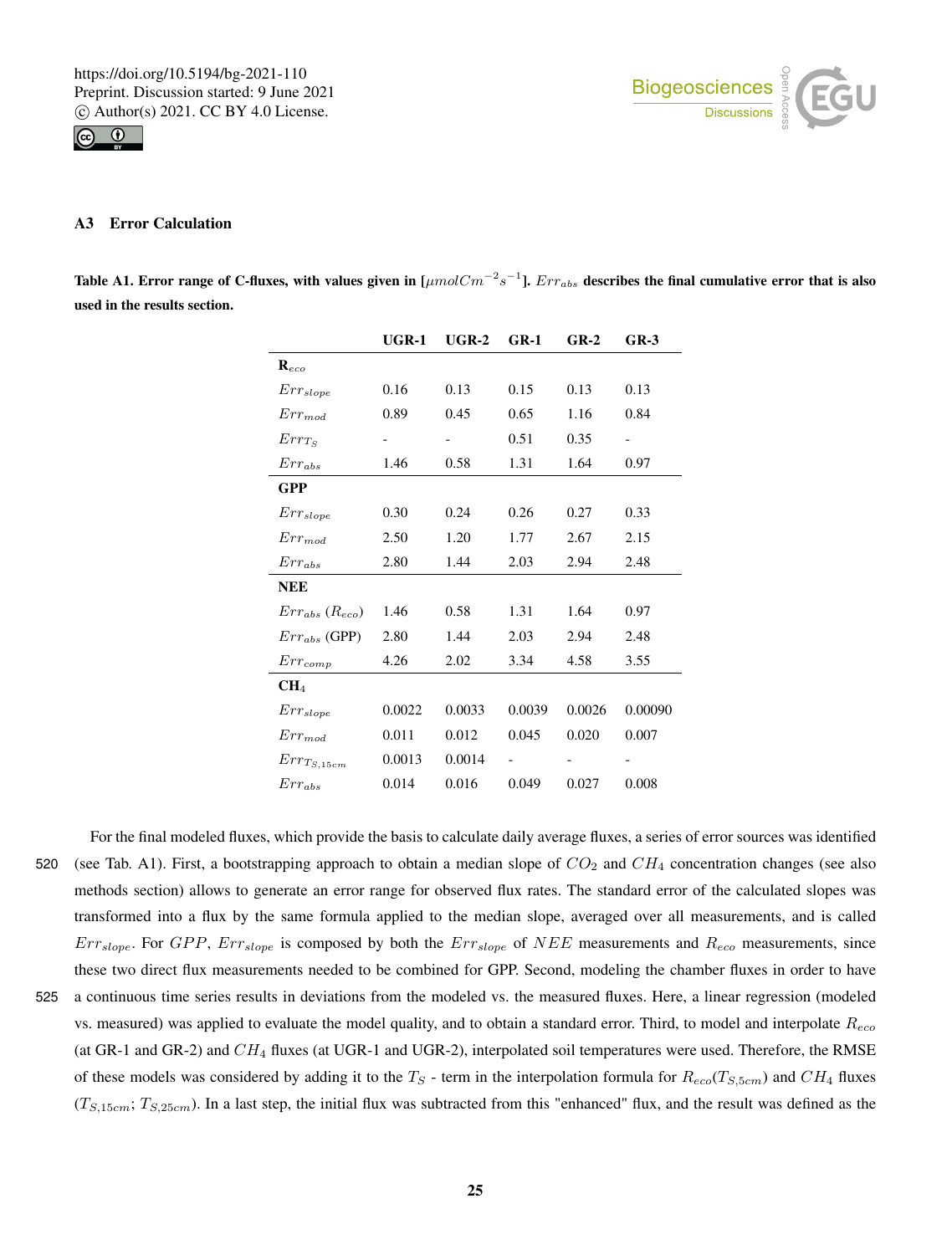https://doi.org/10.5194/bg-2021-110 Preprint. Discussion started: 9 June 2021  $\overline{c}$  Author(s) 2021. CC BY 4.0 License.<br> $\overline{c}$ 





530  $T_S$ -error ( $Err_{Ts}$ ). All these errors are summarized by  $Err_{abs}$  and are depicted in Tab. A1.  $NEE$  errors are summed up  $Err_{abs}$ from  $R_{eco}$  and  $GPP$ .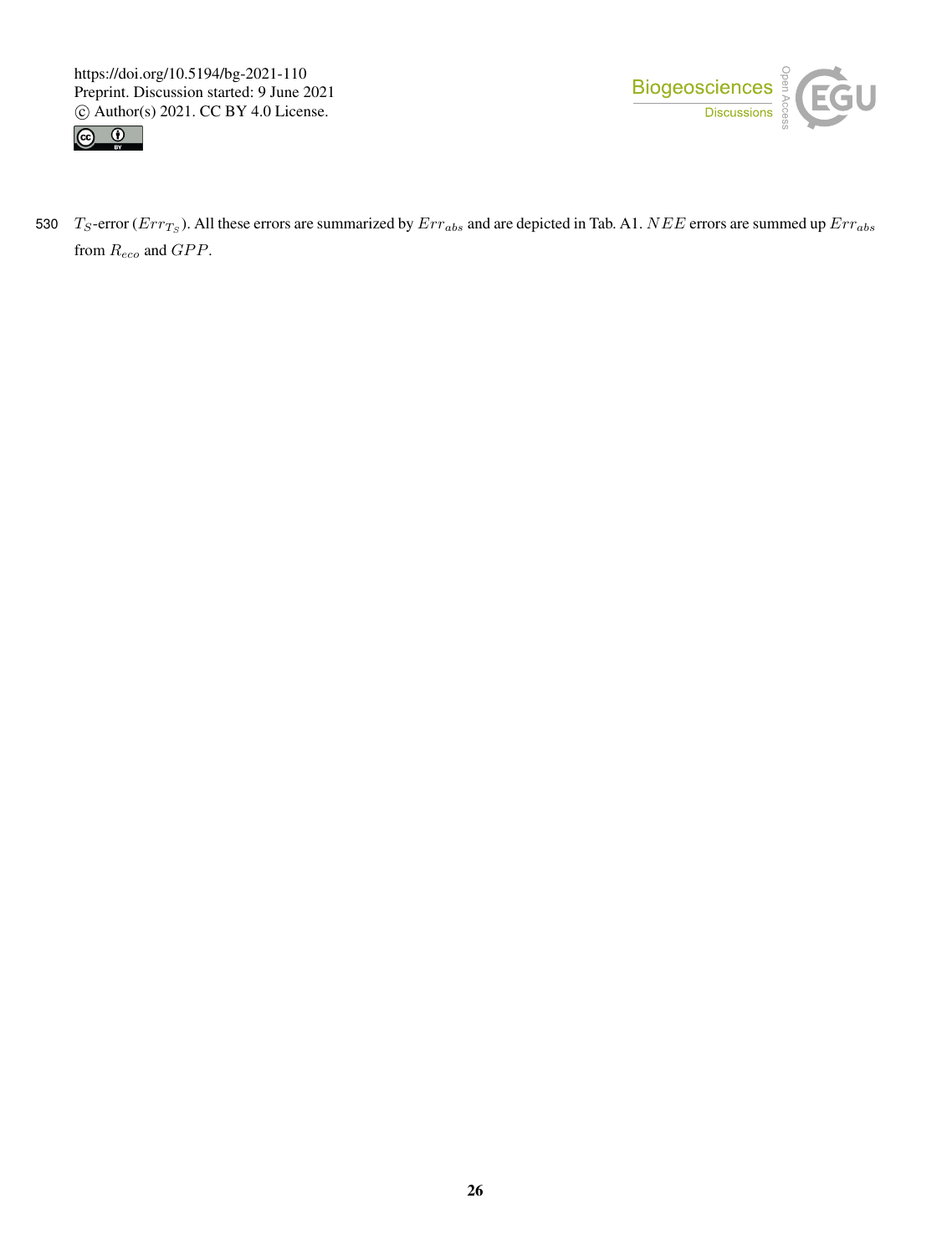



*Author contributions.* MG was responsible for study conception. WF, MG and CT contributed to development of the methodology. NZ provided logistics at the study site, and has a overall prominent role in designing permafrost studies within Pleistocene Park. WF conducted the field work, with support by MG and NZ. Formal data analysis and interpretation was carried out by WF under supervision of MG and 535 CT. WF led the drafting of the manuscript with contributions from MG. All authors contributed to refining the manuscript.

*Competing interests.* The authors declare that they have no conflict of interest.

*Acknowledgements.* This work was supported through funding by the European Commission (INTAROS project, H2020-BG-09-2016, Grant Agreement No. 727890, Nunataryuk project, H2020-BG-11-2016/17, Grant Agreement No. 773421), and the German Ministry of Education and Research (KoPf project, Grant No. 03F0764D). Further funding was provided by the Max Planck Institute for Biogeochemistry (MPI-540 BGC) in Jena, Germany. The authors appreciate the technical support of Olaf Kolle and Martin Hertel from the Field Experiments and Instrumentation service group at MPI-BGC, and also the contribution of staff members of the Northeast Scientific Station in Chersky for

facilitating the field experiments.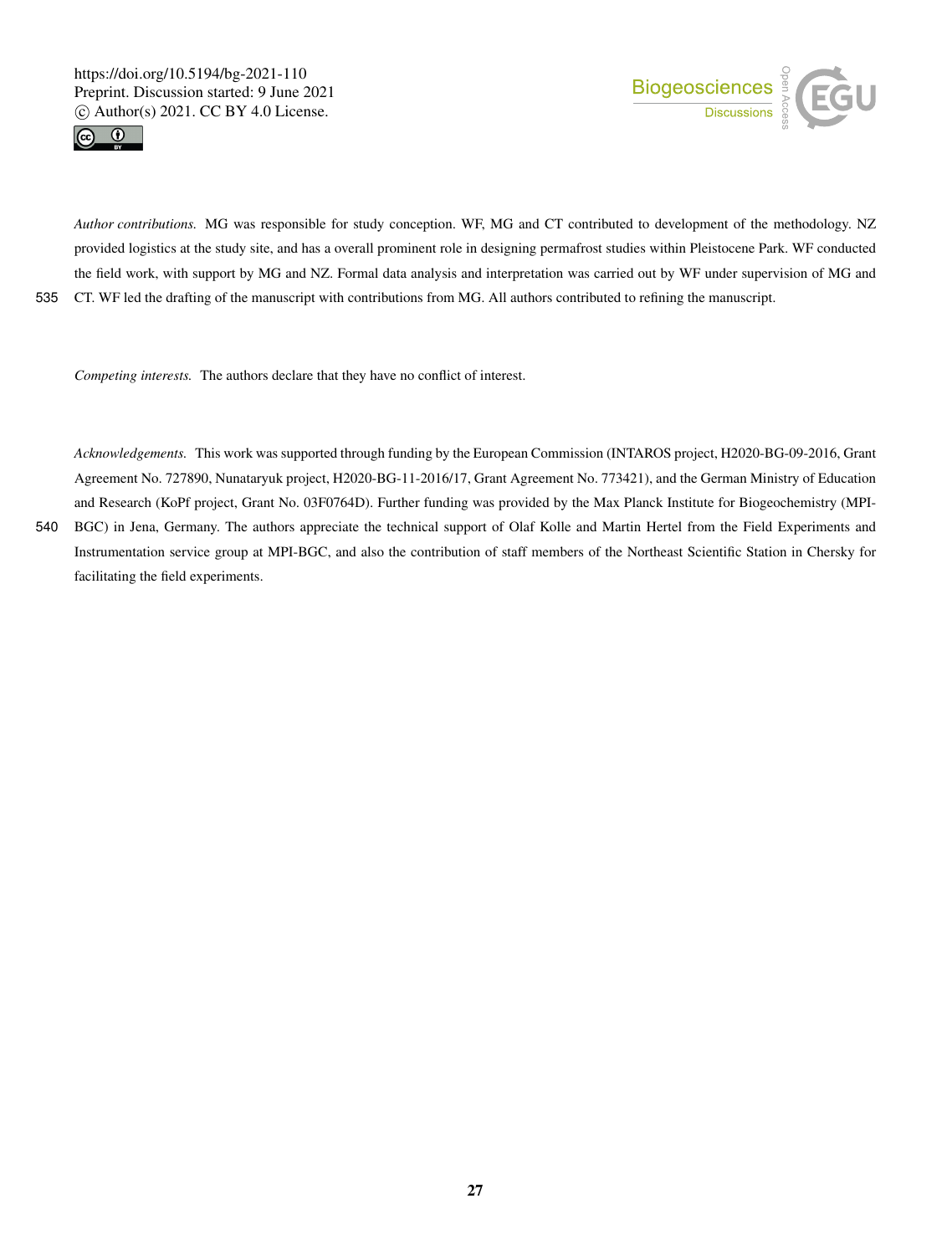



#### References

Aalto, J., Le Roux, P. C., and Luoto, M.: Vegetation mediates soil temperature and moisture in arctic-alpine environments, Arctic, Antarctic, 545 and Alpine Research, 45, 429–439, https://doi.org/10.1657/1938-4246-45.4.429, 2013.

- Abu-Hamdeh, N. H. and Reeder, R. C.: Soil Thermal Conductivity Effects of Density, Moisture, Salt Concentration, and Organic Matter, Soil Science Society of America Journal, 64, 1285–1290, https://doi.org/10.2136/sssaj2000.6441285x, 2000.
- Aurela, M., Riutta, T., Laurila, T., Tuovinen, J. P., Vesala, T., Tuittila, E. S., Rinne, J., Haapanala, S., and Laine, J.: CO<sub>2</sub> exchange of a sedge fen in southern Finland - The impact of a drought period, Tellus, Series B: Chemical and Physical Meteorology, 59, 826–837, 550 https://doi.org/10.1111/j.1600-0889.2007.00309.x, 2007.
- Balland, V. and Arp, P. A.: Modeling soil thermal conductivities over a wide range of conditions, Journal of Environmental Engineering and Science, 4, 549–558, https://doi.org/10.1139/s05-007, 2005.
- Barthelemy, H., Stark, S., Michelsen, A., and Olofsson, J.: Urine is an important nitrogen source for plants irrespective of vegetation composition in an Arctic tundra: Insights from a 15N-enriched urea tracer experiment, Journal of Ecology, 106, 367–378, 555 https://doi.org/10.1111/1365-2745.12820, 2018.
- - Beer, C., Zimov, N., Olofsson, J., Porada, P., and Zimov, S.: Protection of Permafrost Soils from Thawing by Increasing Herbivore Density, Scientific Reports, 10, 1–10, https://doi.org/10.1038/s41598-020-60938-y, 2020.
	- Britton, C. M. and Dodd, J. D.: Relationships of Photosynthetically Active Radiation, Agricultural Meteorology, 17, 1–7, https://doi.org/https://doi.org/10.1016/0002-1571(76)90080-7, 1976.
- 560 Cahoon, S. M., Sullivan, P. F., Post, E., and Welker, J. M.: Large herbivores limit CO<sub>2</sub> uptake and suppress carbon cycle responses to warming in West Greenland, Global Change Biology, 18, 469–479, https://doi.org/10.1111/j.1365-2486.2011.02528.x, 2012.

Cassidy, A. E., Christen, A., and Henry, G. H.: The effect of a permafrost disturbance on growing-season carbon-dioxide fluxes in a high Arctic tundra ecosystem, Biogeosciences, 13, 2291–2303, https://doi.org/10.5194/bg-13-2291-2016, 2016.

- Celis, G., Mauritz, M., Bracho, R., Salmon, V. G., Webb, E. E., Hutchings, J., Natali, S. M., Schädel, C., Crummer, K. G., and Schuur, 565 E. A.: Tundra is a consistent source of CO<sub>2</sub> at a site with progressive permafrost thaw during 6 years of chamber and eddy covariance measurements, Journal of Geophysical Research: Biogeosciences, 122, 1471–1485, https://doi.org/10.1002/2016JG003671, 2017.
	- Chang, Q., Wang, L., Ding, S., Xu, T., Li, Z., Song, X., Zhao, X., Wang, D., and Pan, D.: Grazer effects on soil carbon storage vary by herbivore assemblage in a semi-arid grassland, Journal of Applied Ecology, 55, 2517–2526, https://doi.org/10.1111/1365-2664.13166, 2018.
- 570 Chang, Q., Xu, T., Ding, S., Wang, L., Liu, J., Wang, D., Wang, Y., Li, Z., Zhao, X., Song, X., and Pan, D.: Herbivore Assemblage as an Important Factor Modulating Grazing Effects on Ecosystem Carbon Fluxes in a Meadow Steppe in Northeast China, Journal of Geophysical Research: Biogeosciences, 125, 1–12, https://doi.org/10.1029/2020JG005652, 2020.
	- Chapin, F. S., Sturm, M., Serreze, M. C., McFadden, J. P., Key, J. R., Lloyd, A. H., McGuire, A. D., Rupp, T. S., Lynch, A. H., Schimel, J. P., Beringer, J., Chapman, W. L., Epstein, H. E., Euskirchen, E. S., Hinzman, L. D., Jia, G., Ping, C. L., Tape, K. D.,
- 575 Thompson, C. D., Walker, D. A., and Welker, J. M.: Role of land-surface changes in arctic summer warming, Science, 310, 657–660, https://doi.org/10.1126/science.1117368, 2005.
	- Christensen, T. R., Friborg, T., Sommerkorn, M., Kaplan, J., Illeris, L., Soegaard, H., Nordstroem, C., and Jonasson, S.: Trace gas exchange in a high-Arctic valley: 1. Variations in CO<sub>2</sub> and CH<sub>4</sub> Flux between tundra vegetation types, Global Biogeochemical Cycles, 14, 701–713, https://doi.org/10.1029/1999GB001134, 2000.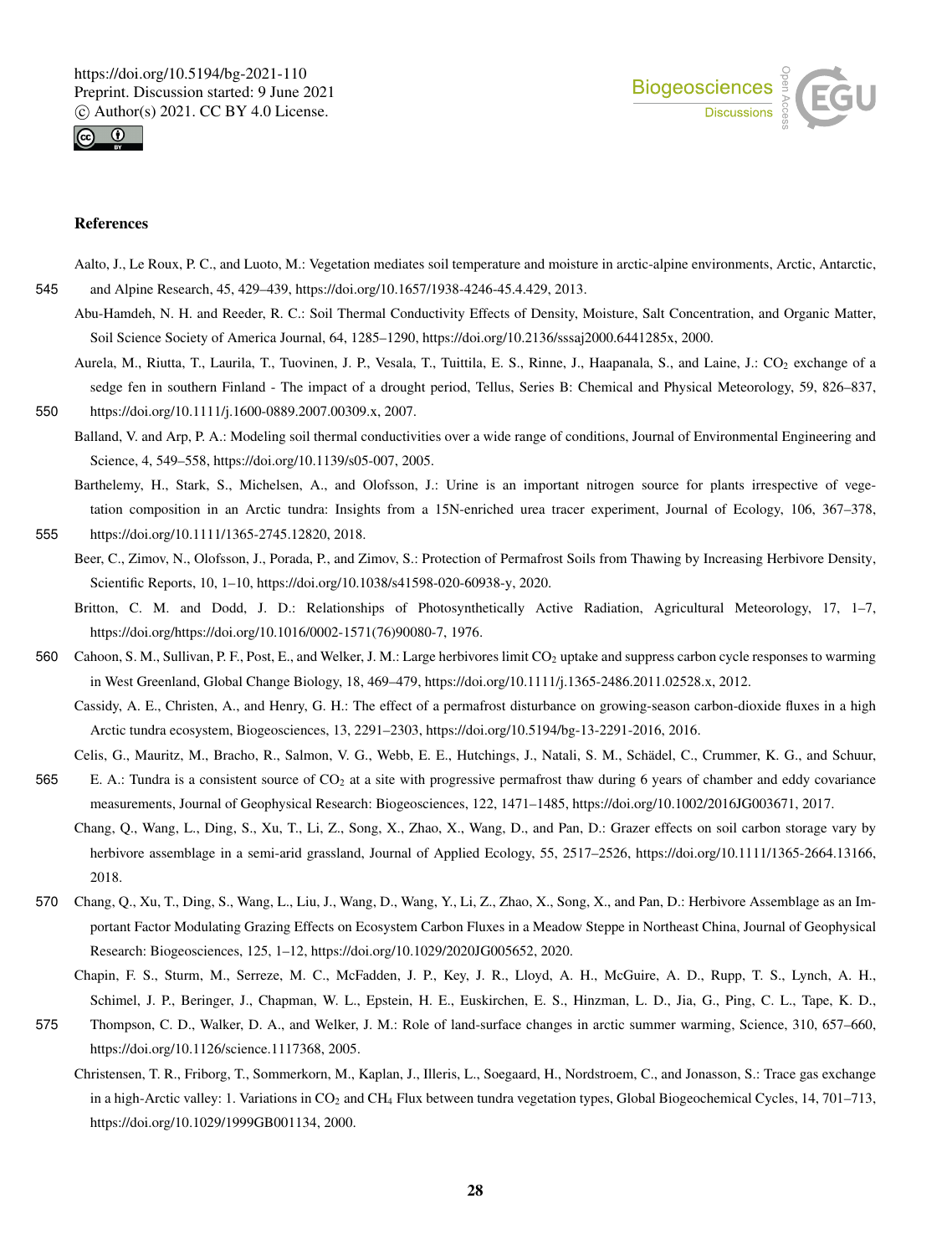



- 580 Cohen, J., Pulliainen, J., Ménard, C. B., Johansen, B., Oksanen, L., Luojus, K., and Ikonen, J.: Effect of reindeer grazing on snowmelt, albedo and energy balance based on satellite data analyses, Remote Sensing of Environment, 135, 107–117, https://doi.org/10.1016/j.rse.2013.03.029, 2013.
	- Cromsigt, J. P., Kemp, Y. J., Rodriguez, E., and Kivit, H.: Rewilding Europe's large grazer community: how functionally diverse are the diets of European bison, cattle, and horses?, Restoration Ecology, 26, 891–899, https://doi.org/10.1111/rec.12661, 2018.
- 585 Curasi, S. R., Loranty, M. M., and Natali, S. M.: Water track distribution and effects on carbon dioxide flux in an eastern Siberian upland tundra landscape, Environmental Research Letters, 11, https://doi.org/10.1088/1748-9326/11/4/045002, 2016.
	- Davidson, E. A., Savage, K., Verchot, L. V., and Navarro, R.: Minimizing artifacts and biases in chamber-based measurements of soil respiration, Agricultural and Forest Meteorology, 113, 21–37, 2002.
- Dyksterhuis, E. J. and Schmutz, E. M.: Natural Mulches or "Litter" of Grasslands: With Kinds and Amounts on a Southern Prairie, Ecology, 590 28, 163–179, https://doi.org/10.2307/1930949, 1947.
	- Epstein, H. E., Raynolds, M. K., Walker, D. A., Bhatt, U. S., Tucker, C. J., and Pinzon, J. E.: Dynamics of aboveground phytomass of the circumpolar Arctic tundra during the past three decades, Environmental Research Letters, 7, https://doi.org/10.1088/1748-9326/7/1/015506, 2012.
- Euskirchen, E. S., Bret-Harte, M. S., Scott, G. J., Edgar, C., and Shaver, G. R.: Seasonal patterns of carbon dioxide and water fluxes in three 595 representative tundra ecosystems in northern Alaska, Ecosphere, 3, art4, https://doi.org/10.1890/es11-00202.1, 2012.
- Euskirchen, E. S., Edgar, C. W., Syndonia Bret-Harte, M., Kade, A., Zimov, N., and Zimov, S.: Interannual and Seasonal Patterns of Carbon Dioxide, Water, and Energy Fluxes From Ecotonal and Thermokarst-Impacted Ecosystems on Carbon-Rich Permafrost Soils in Northeastern Siberia, Journal of Geophysical Research: Biogeosciences, 122, 2651–2668, https://doi.org/10.1002/2017JG004070, 2017.
- Falk, J. M., Schmidt, N. M., Christensen, T. R., and Ström, L.: Large herbivore grazing affects the vegetation structure and greenhouse gas 600 balance in a high arctic mire, Environmental Research Letters, 10, https://doi.org/10.1088/1748-9326/10/4/045001, 2015.
	- Farquhar, G. D. and Sharkey, T. D.: Stomatal conductance and photosynthesis, Annual review of plant physiology, 33, 317–345, 1982.
	- Field, C. B., Chapin III, F. S., Matson, P. A., and Mooney, H. A.: Responses of terrestrial ecosystems to the changing atmosphere: a resourcebased approach, Annual Review of Ecology and Systematics, 23, 201–235, 1992.
- Göckede, M., Kittler, F., Jung Kwon, M., Burjack, I., Heimann, M., Kolle, O., Zimov, N., and Zimov, S.: Shifted energy fluxes, increased 605 Bowen ratios, and reduced thaw depths linked with drainage-induced changes in permafrost ecosystem structure, Cryosphere, 11, 2975– 2996, https://doi.org/10.5194/tc-11-2975-2017, 2017.
	- Gornall, J. L., Woodin, S. J., Jónsdóttir, I. S., and van der Wal, R.: Herbivore impacts to the moss layer determine tundra ecosystem response to grazing and warming, Oecologia, 161, 747–758, https://doi.org/10.1007/s00442-009-1427-5, 2009.
- Grogan, P.: Cold season respiration across a low arctic landscape: The influence of vegetation type, snow depth, and interannual climatic 610 variation, Arctic, Antarctic, and Alpine Research, 44, 446–456, https://doi.org/10.1657/1938-4246-44.4.446, 2012.
- Harden, J. W., Koven, C. D., Ping, C. L., Hugelius, G., David McGuire, A., Camill, P., Jorgenson, T., Kuhry, P., Michaelson, G. J., O'Donnell, J. A., Schuur, E. A., Tarnocai, C., Johnson, K., and Grosse, G.: Field information links permafrost carbon to physical vulnerabilities of thawing, Geophysical Research Letters, 39, 1–6, https://doi.org/10.1029/2012GL051958, 2012.

Hofstede, R. G. and Rossenaar, A. J.: Biomass of grazed, burned, and undisturbed Paramo Grasslands, Colombia. II. Root mass and above-615 ground:belowground ratio, Arctic and Alpine Research, 27, 13–18, https://doi.org/10.2307/1552063, 1995.

29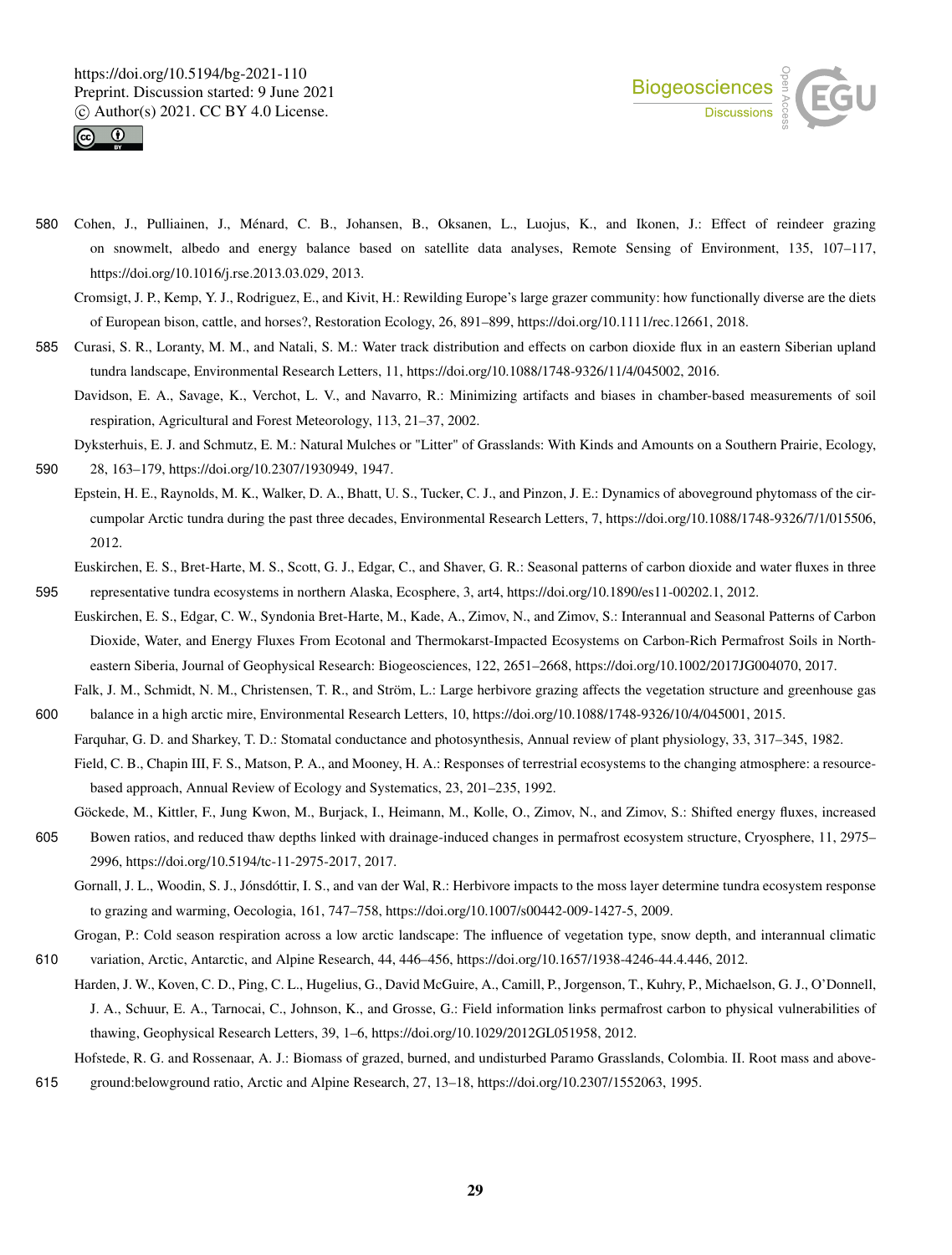



- Hollister, R. D., May, J. L., Kremers, K. S., Tweedie, C. E., Oberbauer, S. F., Liebig, J. A., Botting, T. F., Barrett, R. T., and Gregory, J. L.: Warming experiments elucidate the drivers of observed directional changes in tundra vegetation, Ecology and Evolution, 5, 1881–1895, https://doi.org/10.1002/ece3.1499, 2015.
- Huemmrich, K. F., Kinoshita, G., Gamon, J. A., Houston, S., Kwon, H., and Oechel, W. C.: Tundra carbon balance under varying temperature 620 and moisture regimes, Journal of Geophysical Research: Biogeosciences, 115(G4), https://doi.org/10.1029/2009jg001237, 2010.
	- Hugelius, G., Strauss, J., Zubrzycki, S., Harden, J. W., Schuur, E. A., Ping, C. L., Schirrmeister, L., Grosse, G., Michaelson, G. J., Koven, C. D., O'Donnell, J. A., Elberling, B., Mishra, U., Camill, P., Yu, Z., Palmtag, J., and Kuhry, P.: Estimated stocks of circumpolar permafrost carbon with quantified uncertainty ranges and identified data gaps, Biogeosciences, 11, 6573–6593, https://doi.org/10.5194/bg-11-6573- 2014, 2014.
- 625 Kelsey, K. C., Leffler, A. J., Beard, K. H., Schmutz, J. A., Choi, R. T., and Welker, J. M.: Interactions among vegetation, climate, and herbivory control greenhouse gas fluxes in a subarctic coastal wetland, Journal of Geophysical Research: Biogeosciences, 121, 2960– 2975, https://doi.org/10.1002/2016JG003546, 2016.
	- Kitti, H., Forbes, B. C., and Oksanen, J.: Long- and short-term effects of reindeer grazing on tundra wetland vegetation, Polar Biology, 32, 253–261, https://doi.org/10.1007/s00300-008-0526-9, 2009.
- 630 Kittler, F., Heimann, M., Kolle, O., Zimov, N., Zimov, S., and Göckede, M.: Long-Term Drainage Reduces CO<sup>2</sup> Uptake and CH<sup>4</sup> Emissions in a Siberian Permafrost Ecosystem, Global Biogeochemical Cycles, 31, 1704–1717, https://doi.org/10.1002/2017GB005774, 2017.
	- Kutzbach, L., Schneider, J., Sachs, T., Giebels, M., Nykänen, H., Shurpali, N. J., Martikainen, P. J., Alm, J., and Wilmking, M.: CO<sup>2</sup> flux determination by closed-chamber methods can be seriously biased by inappropriate application of linear regression, Biogeosciences, 4, 1005–1025, https://doi.org/10.5194/bg-4-1005-2007, 2007.
- 635 Kwon, M. J., Heimann, M., Kolle, O., Luus, K. A., Schuur, E. A., Zimov, N., Zimov, S. A., and Göckede, M.: Long-term drainage reduces CO<sup>2</sup> uptake and increases CO<sup>2</sup> emission on a Siberian floodplain due to shifts in vegetation community and soil thermal characteristics, Biogeosciences, 13, 4219–4235, https://doi.org/10.5194/bg-13-4219-2016, 2016.
- Kwon, M. J., Beulig, F., Ilie, I., Wildner, M., Küsel, K., Merbold, L., Mahecha, M. D., Zimov, N., Zimov, S. A., Heimann, M., Schuur, E. A., Kostka, J. E., Kolle, O., Hilke, I., and Göckede, M.: Plants, microorganisms, and soil temperatures contribute to a decrease in methane 640 fluxes on a drained Arctic floodplain, Global Change Biology, 23, 2396–2412, https://doi.org/10.1111/gcb.13558, 2017.
	- Lafleur, P. M.: Connecting atmosphere and wetland: Trace gas exchange, Geography Compass, 3, 560–585, https://doi.org/10.1111/j.1749- 8198.2008.00212.x, 2009.
	- Larson, F. and Whitman, W.: A Comparison of Used and Unused Grassland Mesas in the Badlands of South Dakota, Ecology, 23, 438–445, 1942.
- 645 Larter, N. C. and Nagy, J. A.: Variation between Snow Conditions at Peary Caribou and Muskox Feeding Sites and Elsewhere in Foraging Habitats on Banks Island in the Canadian High Arctic, Arctic, Antarctic, and Alpine Research, 33, 123–130, https://doi.org/10.1080/15230430.2001.12003414, 2001.
	- López-Blanco, E., Lund, M., Williams, M., Tamstorf, M. P., Westergaard-Nielsen, A., Exbrayat, J. F., Hansen, B. U., and Christensen, T. R.: Exchange of CO<sub>2</sub> in Arctic tundra: Impacts of meteorological variations and biological disturbance, Biogeosciences, 14, 4467–4483,
- 650 https://doi.org/10.5194/bg-14-4467-2017, 2017.
	- Manseau, M., Huot, J., and Crete, M.: Effects of Summer Grazing by Caribou on Composition and Productivity of Vegetation: Community and Landscape Level, The Journal of Ecology, 84, 503, https://doi.org/10.2307/2261473, 1996.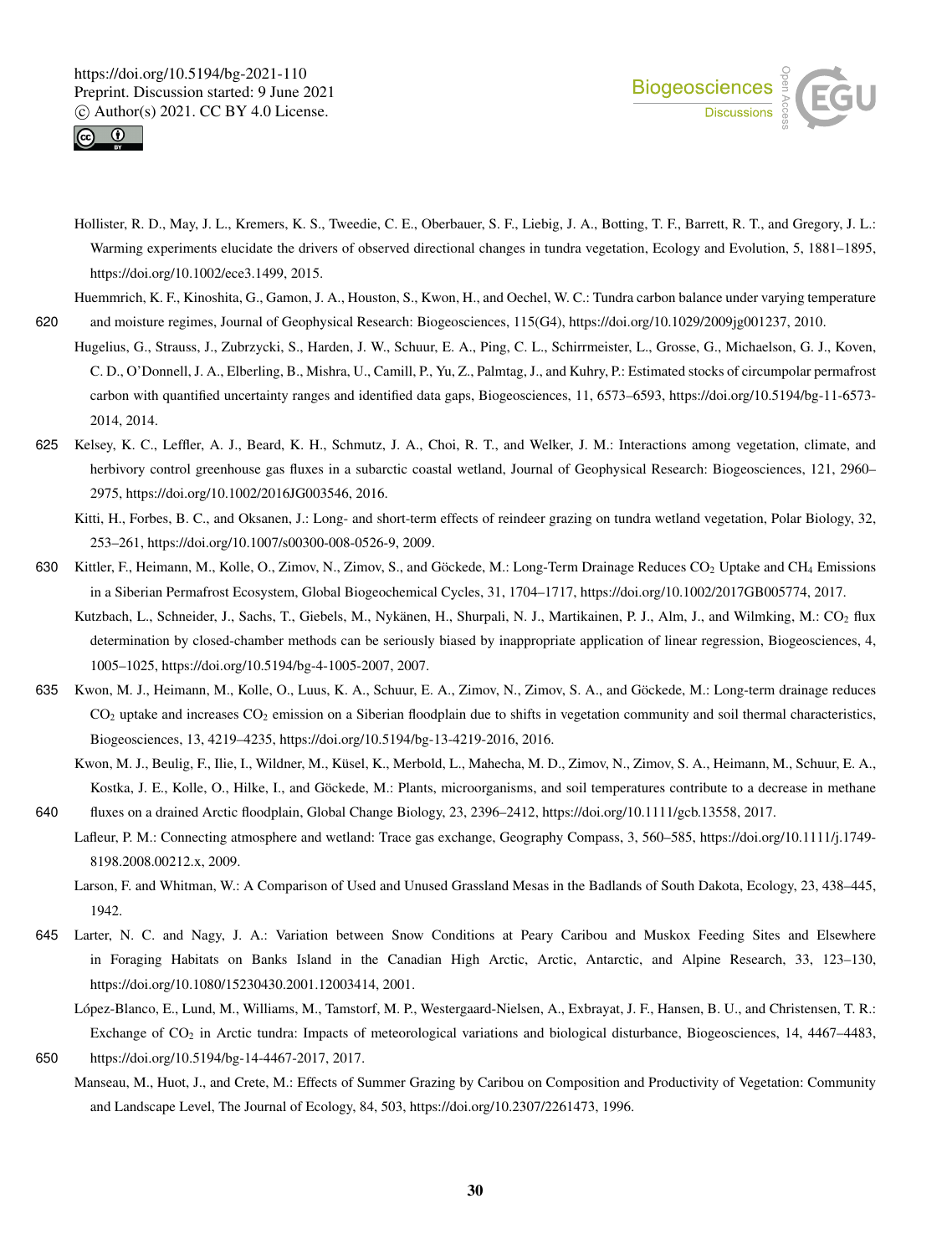



- McEwing, K. R., Fisher, J. P., and Zona, D.: Environmental and vegetation controls on the spatial variability of CH<sub>4</sub> emission from wet-sedge and tussock tundra ecosystems in the Arctic, Plant and Soil, 388, 37–52, https://doi.org/10.1007/s11104-014-2377-1, 2015.
- 655 Metcalfe, D. B. and Olofsson, J.: Distinct impacts of different mammalian herbivore assemblages on arctic tundra  $CO<sub>2</sub>$  exchange during the peak of the growing season, Oikos, 124, 1632–1638, https://doi.org/10.1111/oik.02085, 2015.
	- Myers-Smith, I. H., Forbes, B. C., Wilmking, M., Hallinger, M., Lantz, T., Blok, D., Tape, K. D., MacIas-Fauria, M., Sass-Klaassen, U., Lévesque, E., Boudreau, S., Ropars, P., Hermanutz, L., Trant, A., Collier, L. S., Weijers, S., Rozema, J., Rayback, S. A., Schmidt, N. M., Schaepman-Strub, G., Wipf, S., Rixen, C., Ménard, C. B., Venn, S., Goetz, S., Andreu-Hayles, L., Elmendorf, S., Ravolainen, V., Welker,
- 660 J., Grogan, P., Epstein, H. E., and Hik, D. S.: Shrub expansion in tundra ecosystems: Dynamics, impacts and research priorities, Environmental Research Letters, 6, https://doi.org/10.1088/1748-9326/6/4/045509, 2011.
	- Natali, S. M., Schuur, E. A., Webb, E. E., Pries, C. E., and Crummer, K. G.: Permafrost degradation stimulates carbon loss from experimentally warmed tundra, Ecology, 95, 602–608, https://doi.org/10.1890/13-0602.1, 2014.
- Natali, S. M., Schuur, E. A., Mauritz, M., Schade, J. D., Celis, G., Crummer, K. G., Johnston, C., Krapek, J., Pegoraro, E., Salmon, V. G., 665 and Webb, E. E.: Permafrost thaw and soil moisture driving CO<sub>2</sub> and CH<sub>4</sub> release from upland tundra, Journal of Geophysical Research: Biogeosciences, 120, 525–537, https://doi.org/10.1002/2014JG002872, 2015.
	- Oberbauer, S. F., Tweedie, C. E., Welker, J. M., Fahnestock, J. T., Henry, G. H., Webber, P. J., Hollister, R. D., Walker, M. D., Kuchy, A., Elmore, E., and Starr, G.: Tundra CO<sup>2</sup> fluxes in response to experimental warming across latitudinal and moisture gradients, Ecological Monographs, 77, 221–238, https://doi.org/10.1890/06-0649, 2007.
- 670 Ochsner, T. E., Horton, R., and Ren, T.: A New Perspective on Soil Thermal Properties, Soil Science Society of America Journal, 65, 1641–1647, https://doi.org/10.2136/sssaj2001.1641, 2001.
	- Oechel, W. C., Vourlitis, G. L., Hastings, S. J., Ault, R. P., and Bryant, P.: The effects of water table manipulation and elevated temperature on the net CO<sub>2</sub> flux of wet sedge tundra ecosystems, Global Change Biology, 4, 77–90, https://doi.org/10.1046/j.1365-2486.1998.00110.x, 1998.
- 675 Olofsson, J.: Short- and long-term effects of changes in reindeer grazing pressure on tundra heath vegetation, Journal of Ecology, 94, 431– 440, https://doi.org/10.1111/j.1365-2745.2006.01100.x, 2006.
	- Olofsson, J., Kitti, H., Rautiainen, P., Stark, S., and Oksanen, L.: Effects of summer grazing by reindeer on composition of vegetation, productivity and nitrogen cycling, Ecography, 24, 13–24, https://doi.org/10.1034/j.1600-0587.2001.240103.x, 2001.
- Olofsson, J., Stark, S., and Oksanen, L.: Reindeer influence on ecosystem processes in the tundra, Oikos, 105, 386–396, 680 https://doi.org/10.1111/j.0030-1299.2004.13048.x, 2004.
	- Overland, J., Francis, J. A., Hall, R., Hanna, E., Kim, S.-J., and Vihma, T.: The melting Arctic and midlatitude weather patterns: Are they connected?, Journal of Climate, 28, 7917–7932, 2015.

Pucheta, E., Bonamici, I., Cabido, M., and Díaz, S.: Below-ground biomass and productivity of a grazed site and a neighbouring ungrazed exclosure in a grassland in central Argentina, Austral Ecology, 29, 201–208, https://doi.org/10.1111/j.1442-9993.2004.01337.x, 2004.

- 685 Raillard, M. and Svoboda, J.: High Grazing Impact, Selectivity, and Local Density of Muskoxen in Central Ellesmere Island, Canadian High Arctic, Arctic, Antarctic, and Alpine Research, 32, 278–285, https://doi.org/10.1080/15230430.2000.12003365, 2000.
	- Raillard, M. C. and Svoboda, J.: Exact Growth and Increased Nitrogen Compensation by the Arctic Sedge Carex aquatilis var. stans after Simulated Grazing, Arctic, Antarctic, and Alpine Research, 31, 21–26, https://doi.org/10.1080/15230430.1999.12003277, 1999.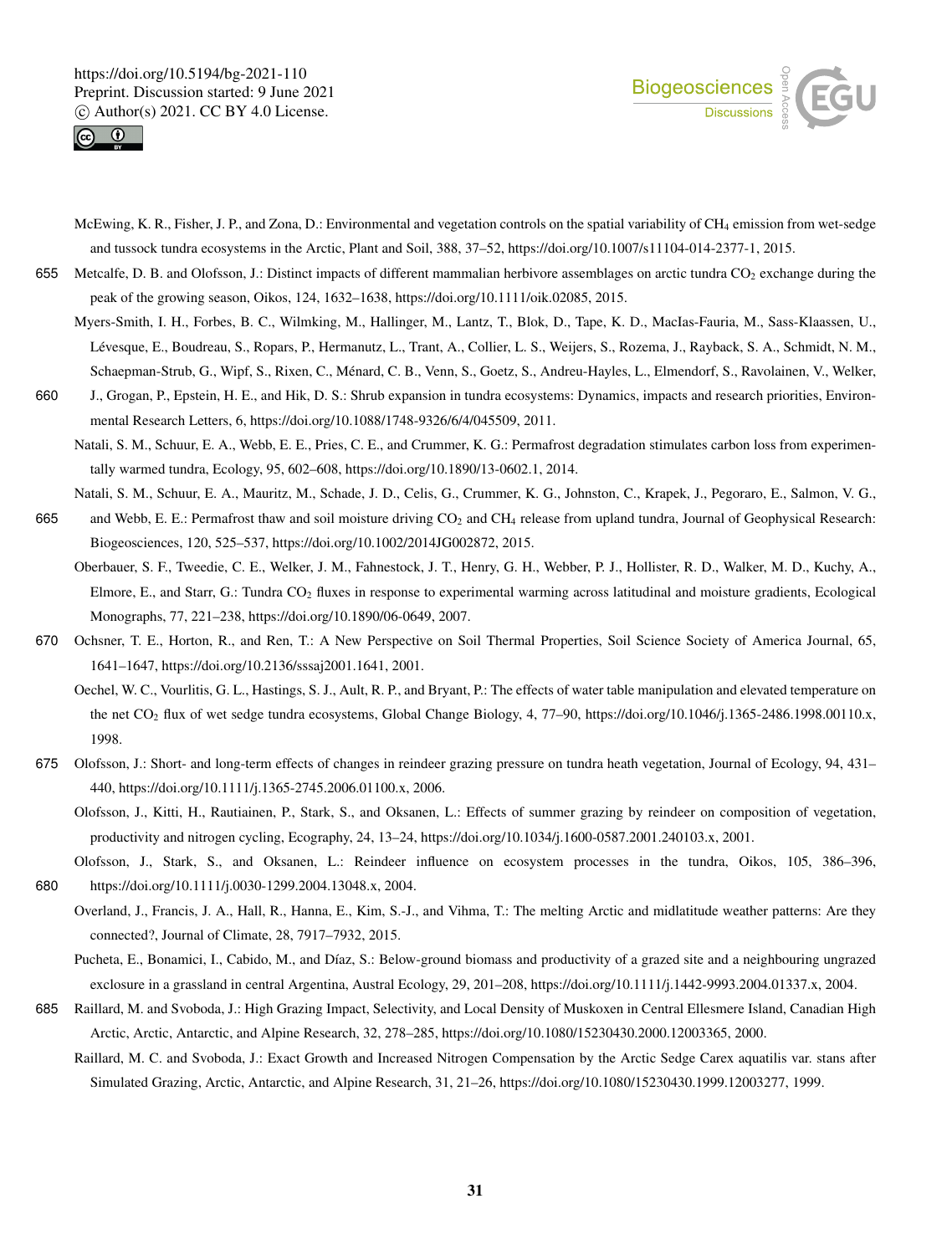



- Runkle, B. R., Sachs, T., Wille, C., Pfeiffer, E. M., and Kutzbach, L.: Bulk partitioning the growing season net ecosystem exchange of CO<sup>2</sup> 690 in Siberian tundra reveals the seasonality of it carbon sequestration strength, Biogeosciences, 10, 1337–1349, https://doi.org/10.5194/bg-10-1337-2013, 2013.
	- Salmon, V. G., Soucy, P., Mauritz, M., Celis, G., Natali, S. M., Mack, M. C., and Schuur, E. A.: Nitrogen availability increases in a tundra ecosystem during five years of experimental permafrost thaw, Global Change Biology, 22, 1927–1941, https://doi.org/10.1111/gcb.13204, 2016.
- 695 Schädel, C., Bader, M. K., Schuur, E. A., Biasi, C., Bracho, R., Capek, P., De Baets, S., Diáková, K., Ernakovich, J., Estop-Aragones, C., Graham, D. E., Hartley, I. P., Iversen, C. M., Kane, E., Knoblauch, C., Lupascu, M., Martikainen, P. J., Natali, S. M., Norby, R. J., O'Donnell, J. A., Chowdhury, T. R., Šantrucková, H., Shaver, G., Sloan, V. L., Treat, C. C., Turetsky, M. R., Waldro, M. P., and Wickland, K. P.: Potential carbon emissions dominated by carbon dioxide from thawed permafrost soils, Nature Climate Change, 6, 950–953, https://doi.org/10.1038/nclimate3054, 2016.
- 700 Schuur, E. A., Vogel, J. G., Crummer, K. G., Lee, H., Sickman, J. O., and Osterkamp, T. E.: The effect of permafrost thaw on old carbon release and net carbon exchange from tundra, Nature, 459, 556–559, https://doi.org/10.1038/nature08031, 2009.
	- Schuur, E. A., McGuire, A. D., Schädel, C., Grosse, G., Harden, J. W., Hayes, D. J., Hugelius, G., Koven, C. D., Kuhry, P., Lawrence, D. M., Natali, S. M., Olefeldt, D., Romanovsky, V. E., Schaefer, K., Turetsky, M. R., Treat, C. C., and Vonk, J. E.: Climate change and the permafrost carbon feedback, Nature, 520, 171–179, https://doi.org/10.1038/nature14338, 2015.
- 705 Sitters, J., Kimuyu, D. M., Young, T. P., Claeys, P., and Olde Venterink, H.: Negative effects of cattle on soil carbon and nutrient pools reversed by megaherbivores, Nature Sustainability, 3, 360–366, https://doi.org/10.1038/s41893-020-0490-0, 2020.
	- Stark, S., Julkunen-Tiitto, R., and Kumpula, J.: Ecological role of reindeer summer browsing in the mountain birch (Betula pubescens ssp. czerepanovii) forests: Effects on plant defense, litter decomposition, and soil nutrient cycling, Oecologia, 151, 486–498, https://doi.org/10.1007/s00442-006-0593-y, 2007.
- 710 Tarnocai, C., Canadell, J. G., Schuur, E. A. G., Kuhry, P., Mazhitova, G., and Zimov, S.: Soil organic carbon pools in the northern circumpolar permafrost region, Global biogeochemical cycles, 23, GB2023, 2009.
	- Te Beest, M., Sitters, J., Ménard, C. B., and Olofsson, J.: Reindeer grazing increases summer albedo by reducing shrub abundance in Arctic tundra, Environmental Research Letters, 11, 125013, https://doi.org/10.1088/1748-9326/aa5128, 2016.
- Tolvanen, A. and Henry, G. H. R.: Population Structure of Three Dominant Sedges under Muskox Herbivory in the High Arctic, Arctic, 715 Antarctic, and Alpine Research, 32, 449–455, https://doi.org/10.1080/15230430.2000.12003389, 2000.
- Ueyama, M., Iwata, H., and Harazono, Y.: Autumn warming reduces the CO<sub>2</sub> sink of a black spruce forest in interior Alaska based on a nine-year eddy covariance measurement, Global Change Biology, 20, 1161–1173, https://doi.org/10.1111/gcb.12434, 2014.
	- Väisänen, M., Ylänne, H., Kaarlejärvi, E., Sjögersten, S., Olofsson, J., Crout, N., and Stark, S.: Consequences of warming on tundra carbon balance determined by reindeer grazing history, Nature Climate Change, 4, 384–388, https://doi.org/10.1038/nclimate2147, 2014.
- 720 Vandandorj, S., Eldridge, D. J., Travers, S. K., Val, J., and Oliver, I.: Microsite and grazing intensity drive infiltration in a semiarid woodland, Ecohydrology, 10, https://doi.org/10.1002/eco.1831, 2017.
	- Yan, Y., Yan, R., Chen, J., Xin, X., Eldridge, D. J., Shao, C., Wang, X., Lv, S., Jin, D., Chen, J., Guo, Z., Chen, B., and Xu, L.: Grazing modulates soil temperature and moisture in a Eurasian steppe, Agricultural and Forest Meteorology, 262, 157–165, https://doi.org/10.1016/j.agrformet.2018.07.011, 2018.
- 725 Ylänne, H. and Stark, S.: Distinguishing Rapid and Slow C Cycling Feedbacks to Grazing in Sub-arctic Tundra, Ecosystems, 22, 1145–1159, https://doi.org/10.1007/s10021-018-0329-y, 2019.